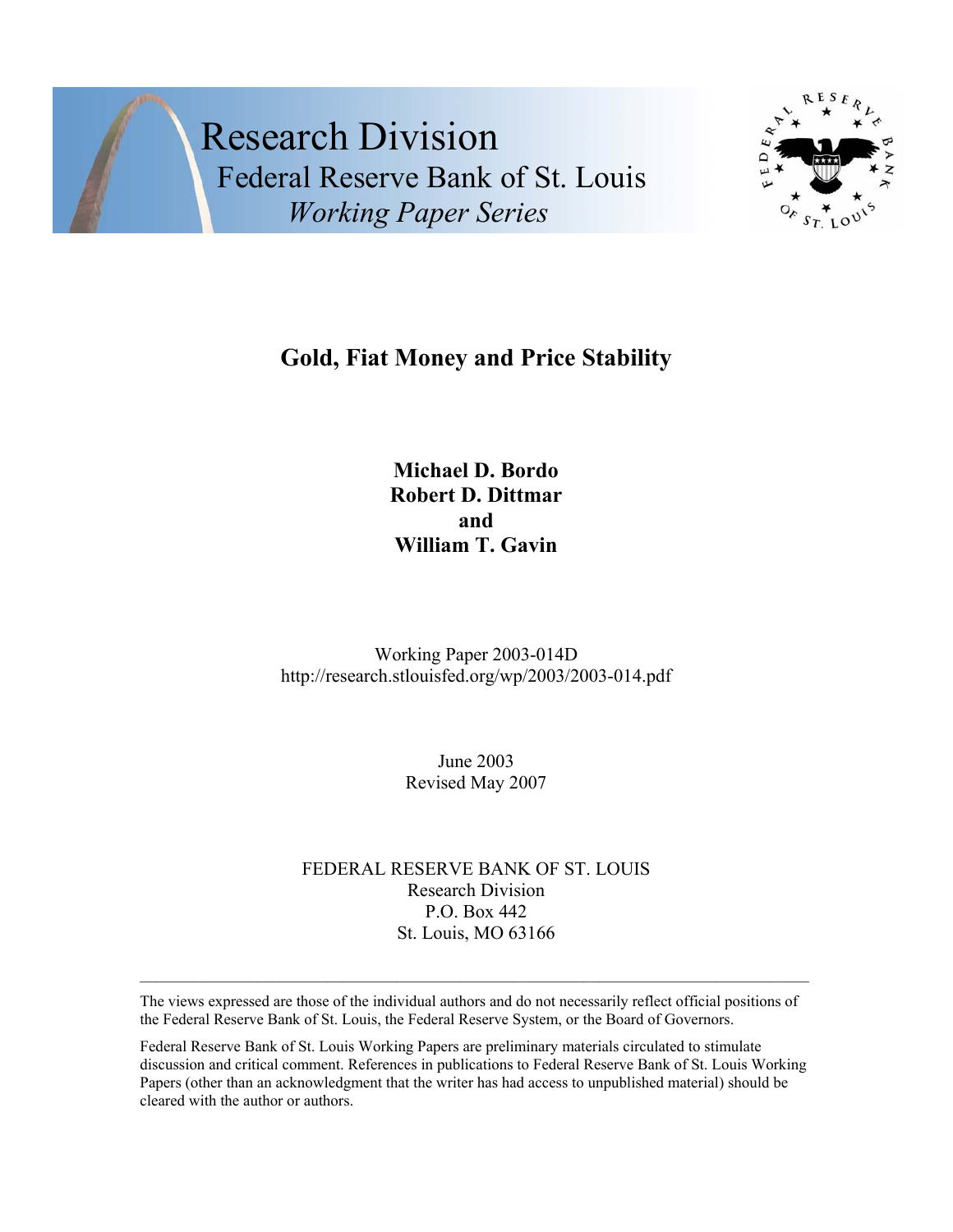# **Gold, Fiat Money and Price Stability**

Michael D. Bordo, Robert Dittmar, and William T. Gavin

#### **Abstract**

The classical gold standard has long been associated with long-run price stability. But short-run price variability led critics of the gold standard to propose reforms that look much like modern versions of price path targeting. This paper uses a dynamic stochastic general equilibrium model to examine price dynamics under alternative policy regimes. In the model, a pure inflation target provides more short-run price stability than does the gold standard and, although it introduces a unit root into the price level, it leads to as much long-term price stability as does the gold standard for horizons shorter than 20 years. Relative to these regimes, Fisher's compensated dollar (or pure price path targeting) reduces inflation uncertainty by an order of magnitude at all horizons. A Taylor rule with its relatively large weight on output leads to large uncertainty about inflation at long horizons. This long-run inflation uncertainty can be largely eliminated by introducing an additional response to the deviation of the price level from a desired path.

**KEYWORDS:** Gold standard; compensated dollar; inflation targeting.

# **JEL CLASSIFICATION:** E31, E42, E52

Original Date: 9 June 2003, Revised May 2007

Michael D. Bordo Professor of Economics Rutgers University Department of Economics 75 Hamilton St. New Brunswick, NJ 08901 bordo@econ.rutgers.edu Robert D. Dittmar Director, Risk Analytics 1601 Market Street Philadelphia, PA 19103 Robert.Dittmar@radian.biz

William T. Gavin Vice President and Economist Research Department Federal Reserve Bank of St. Louis P.O. Box 442 St. Louis, MO 63166 gavin@stls.frb.org

We thank Kevin Huang, Finn Kydland, Zheng Liu, Jeremy Piger, Robert Rasche, Martin Sola, Mark Wynne, and participants in seminars at the Federal Reserve Bank of St. Louis, the Missouri Economic Conference and the Midwest Macroeconomics Conference for helpful comments. Athena Theodorou provided research assistance.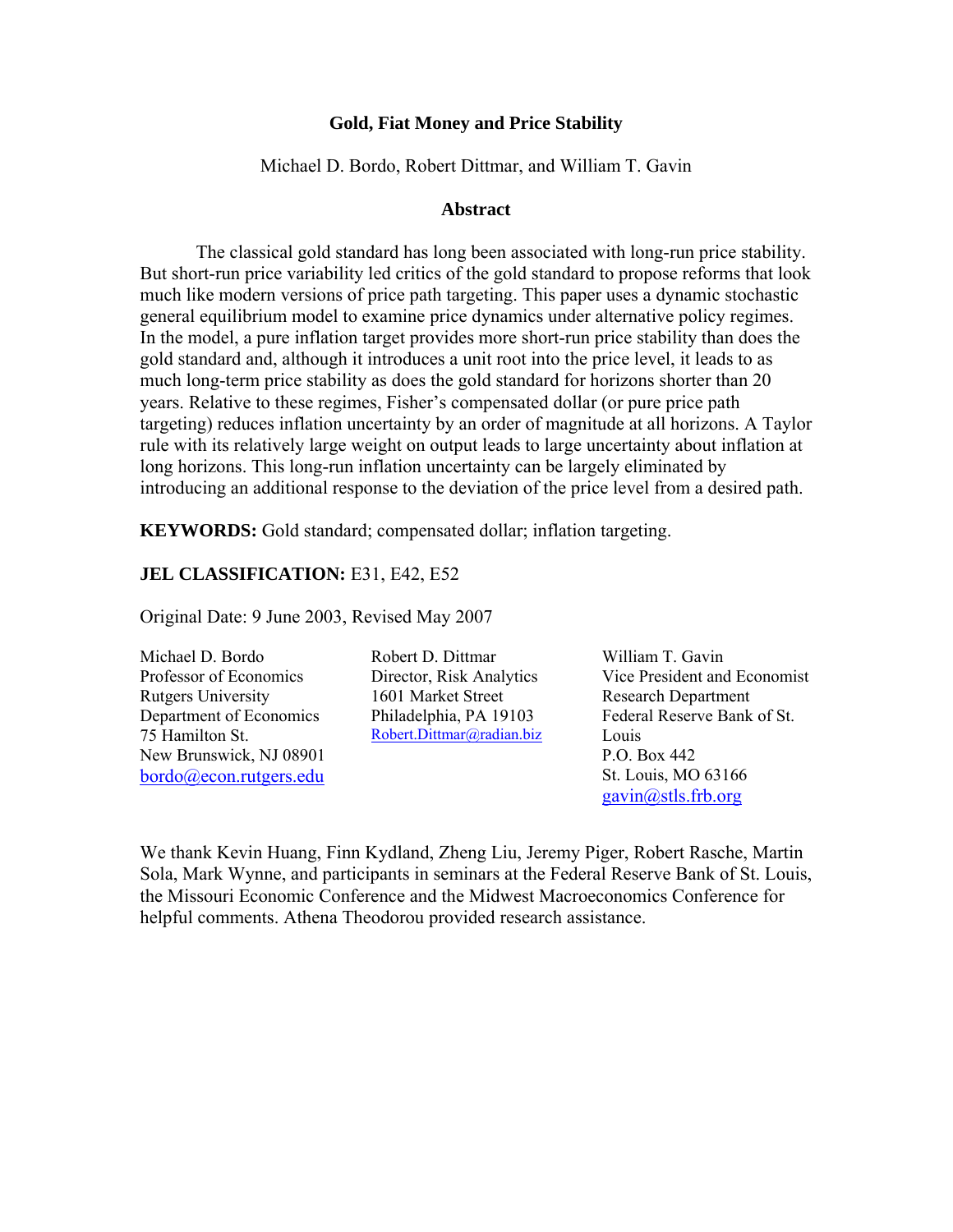# **I. INTRODUCTION**

1

A commodity money regime such as the classical gold standard has long been associated with long-run price stability. During that era, though, many economists worried about instability associated with the gold standard and proposed fundamental reforms. Fisher (1934) traces the evolution of the idea of a monetary standard based on a price index and describes 28 nineteenth century proposals made by legislators and prominent economists.<sup>1</sup> Perhaps the most well known is the compensated dollar proposal made by Fisher (1913) himself. Since the end of the gold standard, many economists have argued that a fiat money regime based on credible rules for low inflation could do better than commodity money (see, for example, Friedman 1951, 1960). In 1980 that promise was in doubt. High and variable inflation was the number one economic problem facing the major market-type economies. The U.S. gold commission was given a mandate to evaluate a future role for gold in the U.S. monetary system.<sup>2</sup> Since then, however, it appears that central banks have learned how to maintain low inflation in a fiat money system. Many central banks have adopted implicit or explicit inflation targets in this new era.

In this paper we examine the price stabilizing characteristics of various monetary regimes, some with commodity money and some with only fiat paper currency. We demonstrate that pure inflation targeting in a paper money standard can deliver as much price stability as a commodity standard. The high inflation experience in the 1970s reflects central banks' focus on goals such as output stabilization rather than inflation control. We also show that the degree of instability in the price level under either a commodity standard or inflation targeting is still an order of magnitude greater than is possible under Fisher's compensated dollar proposal or a regime that targets a price path or, equivalently, a long-term average inflation rate. It is also shown that a central bank that pays some attention to a path for the price level can also pay attention to the real economy without sacrificing price stability.

We use a dynamic general equilibrium model of a two-sector economy to evaluate the time-series properties of the price level associated with alternative monetary regimes. When we compare inflation data from the gold standard era with modern times we are comparing apples and oranges because the composition of the economy was much different then, as were data collection methods. There

<sup>&</sup>lt;sup>1</sup> Included among them were Stanley Jevons in 1876, Robert Giffen in 1879, Leon Walras in 1885, Alexander Del Mar in 1885, Alfred Marshal in 1887, F.Y. Edgeworth in 1889, and Knut Wicksell in 1898.

 $2^2$  See Report to the Congress of the Commission on the Role of Gold in the Domestic and International Monetary Systems, March 1982.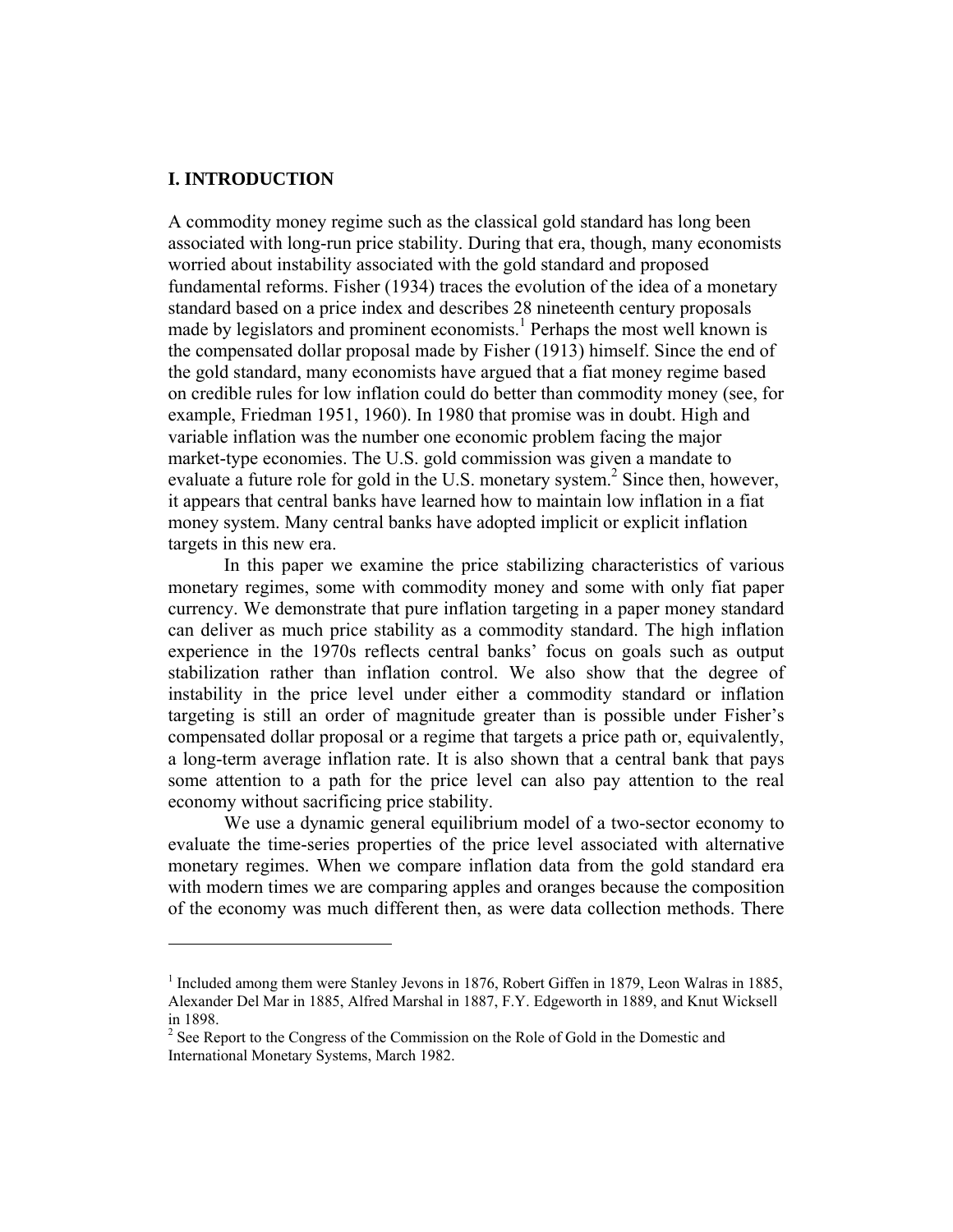were also very different government programs and regulations affecting the stability of the financial sector and the size of cyclical fluctuations in the two periods. The model allows us to examine the alternative monetary regimes under common (although artificial) economic environments.

Our model is related to the multi-sector real business cycle model in Long and Plosser (1983) and the monetary business cycle model in Dittmar, Gavin, and Kydland (2005). We also draw from Sargent and Wallace (1983), who address fundamental issues about welfare and the evolution of commodity money. They showed conditions under which consumers are unambiguously better off if convertible paper replaces gold coins as the circulating medium of exchange. And they showed that in a world with two capital goods, the one with the lower depreciation rate emerges as commodity money. Although we label that commodity gold in this paper, we adopt a more general parameterization of the commodity, so that it functions as a capital good, a consumption good, and as money. We examine cases with pure commodity money and cases with pure fiat money where the central bank has full credibility for its policies. Therefore, we are not examining a key role of the gold standard as a rule for price stability or a mechanism for commitment (see Bordo and Kydland, 1995).

Next, in Section II, we compare the behavior of the price level in 13 countries under the classical gold standard regime (1880-1913) with behavior under recent fiat money regimes (1968-2001). Section III is a dynamic stochastic general equilibrium model of an economy with alternative monetary arrangements. Section IV includes a brief comparison of the model properties with the cyclical behavior of output and prices in 13 countries that were on the gold standard from 1881 through 1913. In section V, we compare price dynamics under a pure commodity money standard and a regime built on Fisher's compensated dollar proposal. Section VI analyses regimes with paper money and interest rate rules.

#### **II. HISTORICAL PERSPECTIVES**

Price stability is a vague term that may be defined on several dimensions. A stable price is not only one in which the price level does not drift away from a constant level, but it is also one in which the expected inflation rate is relatively predictable over all horizons. A price level is less predictable if the shocks to the price level are larger and if they are more persistent. We look at measures of average inflation to judge, ex post, whether a regime has been associated with price stability. We also estimate the persistence in the price level using the size of the largest root. This turns out, for reasons discussed below, not to discriminate very well between the monetary regimes. Therefore we focus on other measures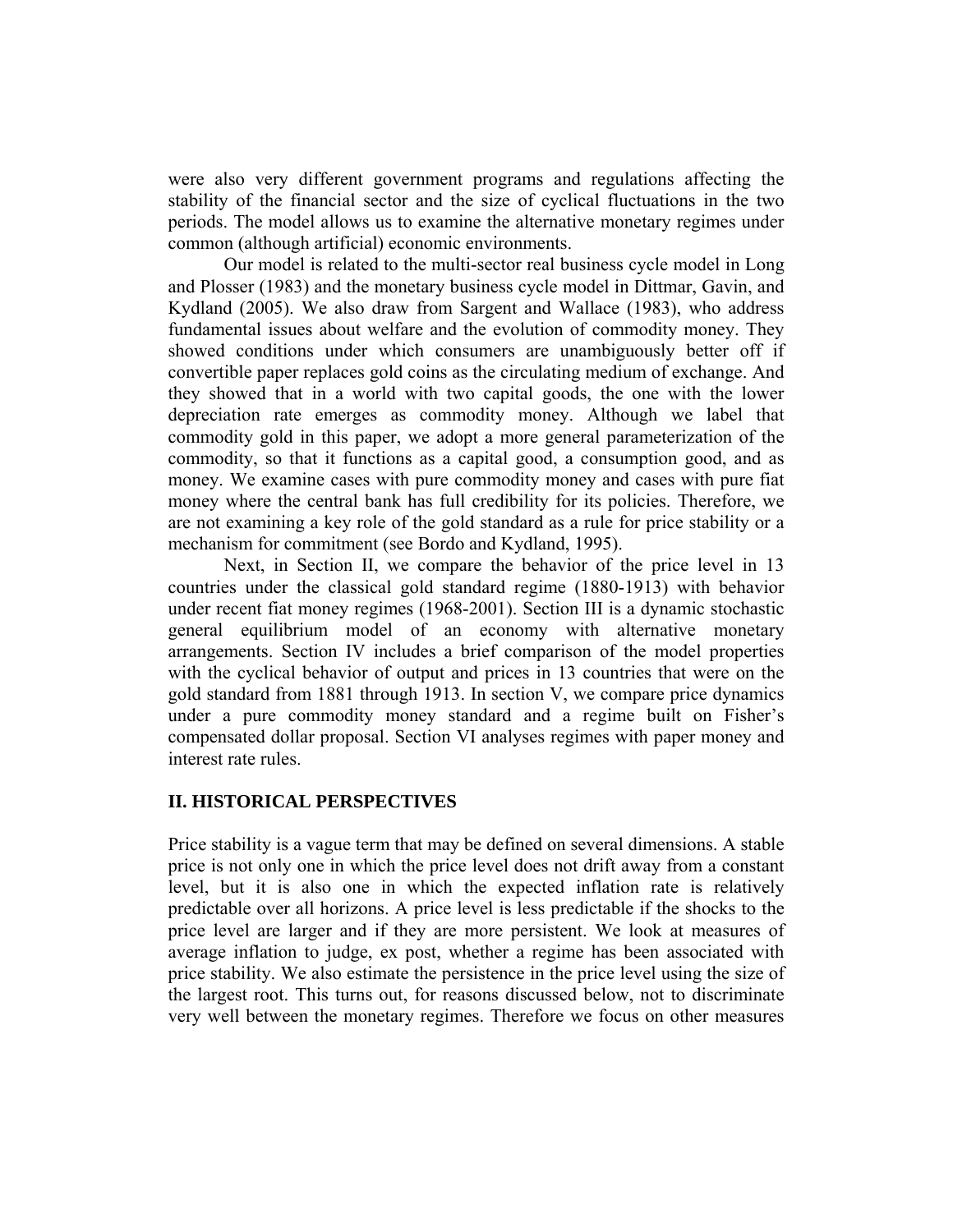of dispersion in the expected price level to gauge the effect of the monetary regime on price stability.

The classical gold standard prevailed in all the developed economies in the period from 1880 to 1914. It provided a simple rule for domestic monetary authorities and for the international monetary system. The rule was to maintain the value of national currency in terms of a fixed weight of gold (this price is referred to as the mint price). In the United States, during this period, the mint price was set at \$20.67 per ounce of gold. Under the gold standard, the purchasing power of gold will tend to equal the long-run cost of production.<sup>3</sup> According to Table 3 in Jastram (1977), the purchasing power of gold in the United Kingdom fell about 40 percent during the 240 years from 1560 to 1800. From 1800 to 1900, it rose 94 percent. This is a very small decline in the trend before 1800, but a faster rise afterwards (still less than 1 percent per annum).

Column 2 of Table 1 lists the average inflation rate for the GDP deflator for 13 countries during the gold standard. Inflation averaged about 3 percent annually in Australia and Finland, about 2 percent annually in the Netherlands, and slightly less in the United States. For the other nine countries (Canada, Denmark, France, Germany, Italy, Norway Sweden, Switzerland, and the United Kingdom), the average inflation rate was between plus and minus 1 percent for the period. The range of average inflation over 33 years of these 13 countries on the gold standard is from  $-0.6$  to 3.0 percent with a mean of 0.9 percent. The standard deviation of average inflation across countries is 1.1 percent for this 33 year period.

 $\overline{a}$ 

 $3$  See Barro (1979) and Bordo (1981) for an introduction to the operation of the gold standard in theory and in practice. Goodfriend (1988) and Fujiki (2003) discuss the role of Federal Reserve institutions in operation of the gold standard.

<sup>&</sup>lt;sup>4</sup> The GDP deflator was not available for Switzerland in the late 1800s, so we use the CPI. The data sources for the gold standard era for all countries except Australia are described in an appendix to Bordo and Jonung (2001). The price data for Australia come from private communication between Michael Bordo and David Pope at the Australian National University.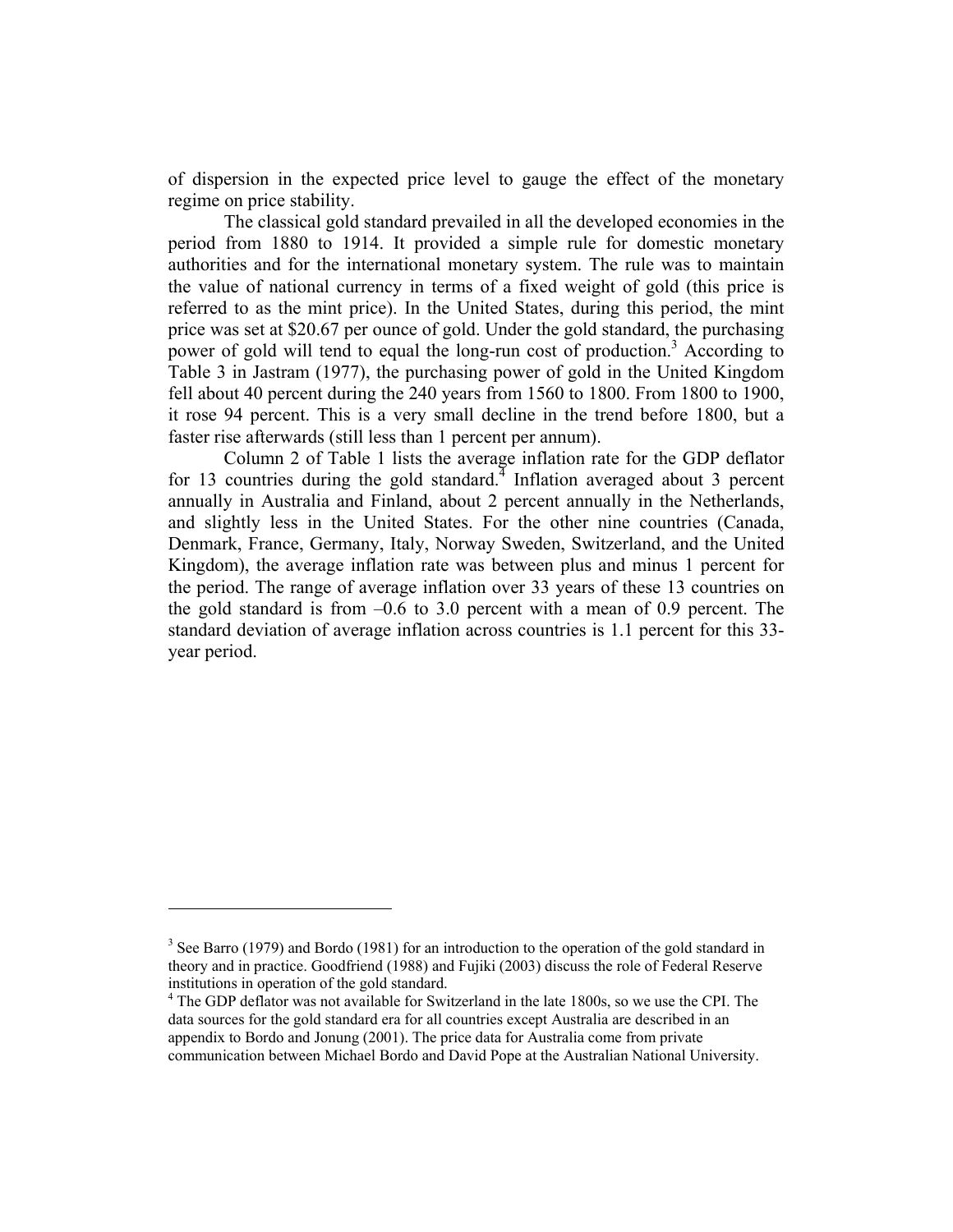|             | 1880 to 1913 |                   |                   | 1968 to 2001 |           |                   |                   |            |
|-------------|--------------|-------------------|-------------------|--------------|-----------|-------------------|-------------------|------------|
|             | Inflation    | $\hat{\rho}^{MU}$ | $\hat{\rho}^{95}$ | <b>SEE</b>   | Inflation | $\hat{\rho}^{MU}$ | $\hat{\rho}^{95}$ | <b>SEE</b> |
| Australia   | 2.9          | 1.07              | 1.14              | 5.27         | 5.7       | 1.09              | 1.15              | 1.79       |
| Canada      | 0.8          | 1.08              | 1.15              | 3.78         | 4.6       | 1.09              | 1.16              | 1.41       |
| Denmark     | $-0.3$       | 0.99              | 1.12              | 2.71         | 5.8       | 1.05              | 1.13              | 2.41       |
| Finland     | 3.0          | 0.75              | 1.10              | 2.49         | 6.6       | 1.08              | 1.14              | 1.91       |
| France      | $-0.1$       | 1.00              | 1.12              | 4.51         | 5.4       | 1.08              | 1.14              | 1.28       |
| Germany     | 0.6          | 1.06              | 1.12              | 3.05         | 3.8       | 1.06              | 1.13              | 2.08       |
| Italy       | 0.6          | 1.07              | 1.14              | 3.05         | 8.2       | 1.07              | 1.14              | 2.17       |
| Netherlands | 2.0          | 0.53              | 1.07              | 3.5          | 4.2       | 0.67              | 1.09              | 1.00       |
| Norway      | 0.7          | 1.06              | 1.13              | 2.51         | 4.8       | 1.07              | 1.14              | 3.50       |
| Sweden      | 0.3          | 0.57              | 1.08              | 2.47         | 6.1       | 1.09              | 1.16              | 1.69       |
| Switzerland | $-0.6$       | 0.55              | 1.07              | 4.68         | 3.8       | 1.07              | 1.14              | 1.48       |
| UK          | 0.4          | 0.71              | 1.09              | 2.86         | 6.7       | 0.53              | 1.07              | 1.47       |
| <b>US</b>   | 1.6          | 1.07              | 1.14              | 5.85         | 4.0       | 1.08              | 1.14              | 1.01       |
| Average     | 0.9          | 0.89              |                   | 3.59         | 5.3       | 1.00              |                   | 1.78       |

# **Table 1: Measures of Price Stability Average Inflation and Persistence in the Price level**

Note: The price level is defined as the logarithm of the GDP deflator.  $\hat{\rho}^{MU}$  is the median unbiased estimator.  $\hat{\rho}^{95}$  is the upper end of a 90 percent confidence interval. SEE is the standard error of the equation in estimates of equation (1<sup>'</sup>).  $\hat{\rho}^{MU}$  and  $\hat{\rho}^{95}$  are based on tables in Stock (1991) using estimates of equation (1΄). Shaded cells indicate that the Dickey-Fuller test rejects the hypothesis that there is a unit root in the logarithm of the price level at the 5 percent critical level.

The classical gold standard ended with World War I. After the war it was reinstated as a gold exchange standard whereby member countries could hold international reserves as gold or in the currencies of the key countries: Britain, France, and the United States. The gold exchange standard was short-lived. Eichengreen (1992) describes the collapse beginning in 1931 in the face of the Great Depression and attributes it to fatal policy mistakes made by the United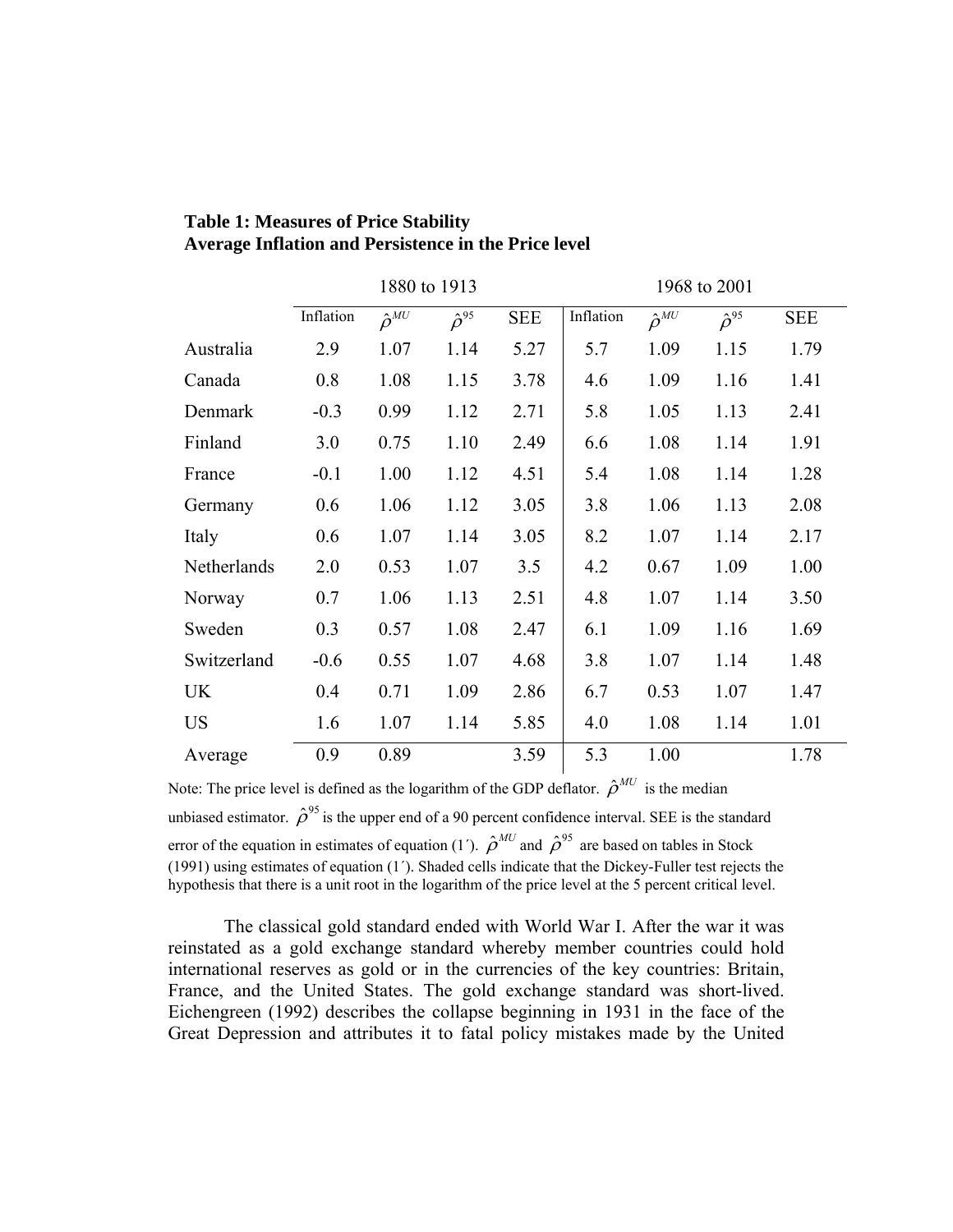States and France. The Bretton Woods System established in 1944 was a weak variant of the gold standard. Under this system, the United States maintained gold convertibility at \$35.00 per ounce while the other members maintained current account convertibility in dollars. Most of the adjustment mechanism of the gold standard was thwarted and monetary policy was only in part constrained by gold. The United States eliminated gold cover for currency issue in 1968 and cut the final link with gold in August 1971, when President Nixon permanently closed the gold window. Although many central banks continue to hold gold assets, no country has had a monetary standard with a link to gold since the 1970s.

Today's economies use fiat money and base their nominal anchor on policy rules such as inflation targeting. It took some time following the collapse of Bretton Woods for central banks to learn how to maintain low inflation and relative price stability. Column 5 in Table 1 reports the average inflation rate (again for 33 years—1968 to 2001) in the GDP deflator for the same 13 countries that had been on the gold standard.<sup>5</sup> The two most successful countries, Germany and Switzerland, had 3.8 percent average annual inflation rates, about a percentage point higher than the highest inflation rates observed during the gold standard era. The worst performance was in Italy where the price level rose by a factor 18 (8.2 percent average annual inflation rate). In the United Kingdom the price level rose by a factor of 11 (6.7 percent inflation average). For the other 8 countries, the price level rose between a factor of 4.2 in the United States (4.0 percent average inflation) and 7.9 in Sweden (6.1 percent average inflation). The average inflation rate was much higher (4.5 percentage points higher) in the modern period, although the standard deviation of inflation rates across countries (1.3 percentage points) was only slighter greater than during the gold standard.

In our model of the gold standard, the price level is stationary. Our prior is that the data should reject a unit root in the price level if the data are generated in an era with a successful gold standard. We define persistence using a medianunbiased estimate of the largest root in the characteristic equation of a univariate autoregressive model:

$$
p_{t} = \alpha_{0} + \gamma t + \sum_{i=1}^{k} \alpha_{i} p_{t-i} + \varepsilon_{t}, \qquad (1)
$$

where *p* is the log of the GDP deflator, *t* is a time trend, *k* is the number of lags of price level in the equation, and  $\varepsilon_t$  is a serially uncorrelated, homoskedastic

 $\overline{a}$ 

<sup>&</sup>lt;sup>5</sup> The modern GDP deflator data are calculated from time series of real and nominal GDP provided by the OECD as of January 2003.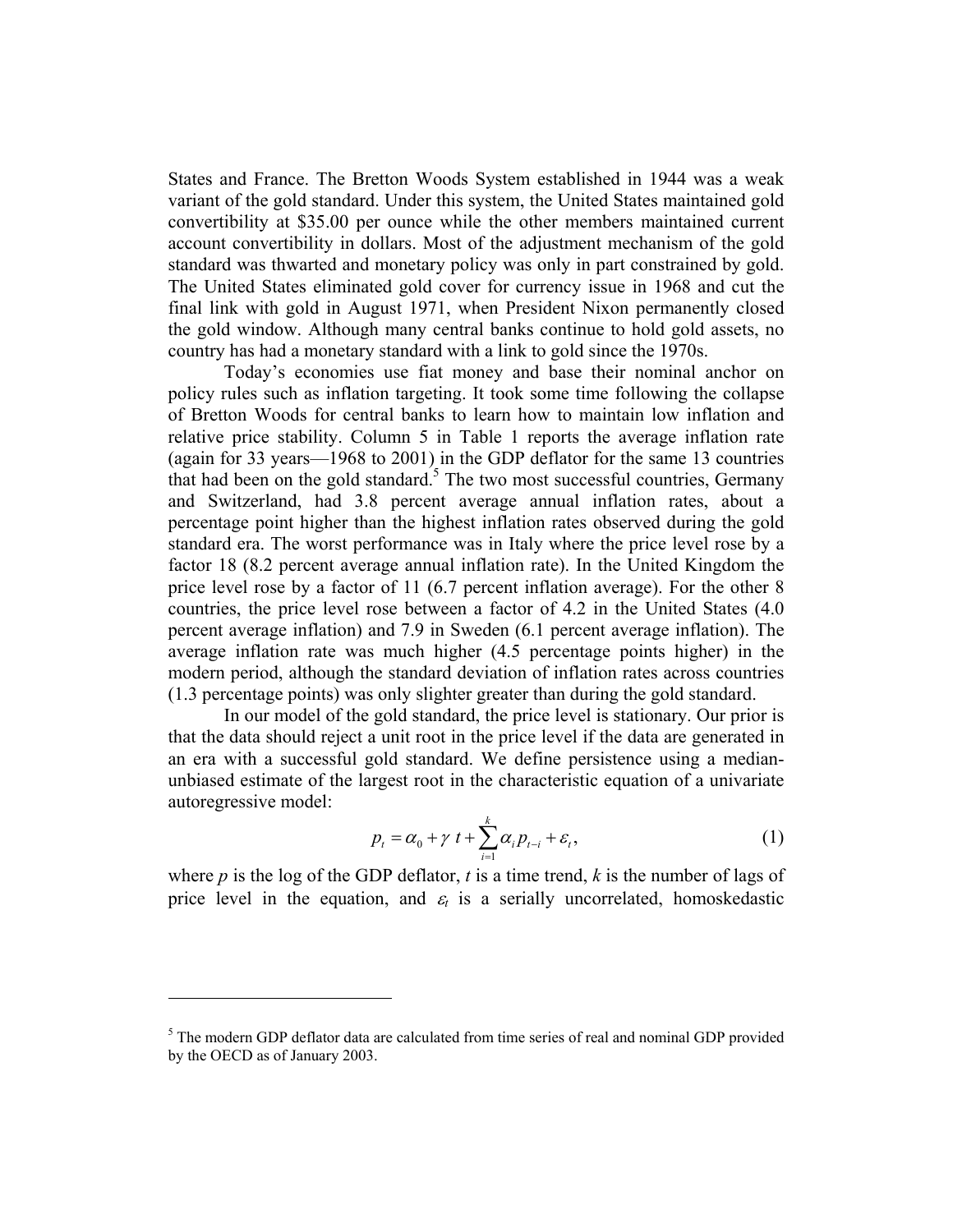random error term. The largest autoregressive root,  $\rho$ , is defined as the largest root of the characteristic equation 1 0.  $k \sum_{i=1}^k a_i$ *j j*  $\lambda^k - \sum \alpha \, \lambda^{k-1}$  $-\sum_{j=1}^{\infty} \alpha_j \lambda^{k-j} = 0.$ 

A median-unbiased estimate of the largest root is calculated using the test statistic from the augmented Dickey-Fuller (1981) equation, which is a transformed version of equation (1):

$$
p_{t} = \alpha_{0} + \gamma t + \alpha_{1} p_{t-1} + \sum_{i=1}^{k} \omega_{i} \Delta p_{t-i} + \varepsilon_{t}, \qquad (1')
$$

where  $\omega_i = \alpha_i - \alpha_{i-1}$ . A distribution for OLS estimates of the *t* statistic, denoted  $\tau_{\tau}$ , on  $\alpha_1$  is presented in Fuller (1976). We use the Akaike information criterion to choose the lag length, *k*. Using Table A1 from Stock (1991), information about  $\tau_{\tau}$ can be used to form a median-unbiased estimate of the largest root,  $\rho^{MU}$ , for each price series. We also present the 95th percentile value for this estimate,  $\rho^{95}$ , which is the upper limit of a 90 percent confidence interval.

Columns 3 and 4 report  $\rho^{MU}$  and  $\rho^{95}$  for the gold standard era. We found that the average lag chosen was two years, although the mode was only one. The median unbiased estimates of the largest root ranged from 0.53 in the Netherlands to 1.08 in Canada. We never reject the null hypothesis of a unit root at the 5 percent critical level (a one-sided test;  $\rho^{95} > 1$  in every case).

Higher inflation during the fiat money era is also matched by higher estimates of persistence. The last four columns of Table 1 report the summary statistics for the modern period. The average lag length is 2.9 for the 13 countries. The median-unbiased estimates of the largest root range from 0.53 in the United Kingdom to 1.09 in Australia, Canada, and Sweden. The average  $\rho^{MU}$  for the period was 1.00. Not surprisingly, we find that  $\rho^{95}$  is greater than unity for all the countries.

We were surprised to see that this measure of price stability did not distinguish between the gold standard and the recent period of relatively high inflation. The problem arises because the price level in both periods reflects persistence coming from real shocks. In our models, when one calibrates the autocorrelation in the technology shocks to match the properties of output, the persistent real shock induces a near unit root in the price level. With these persistent shocks to output, it is impossible to distinguish between a unit root and a near unit root in the price level in periods as short as 33 years. This is also true for inflation under inflation targeting regimes. Therefore we rely on simulations of inflation over long horizons to gauge whether one regime results in more or less price stability than another.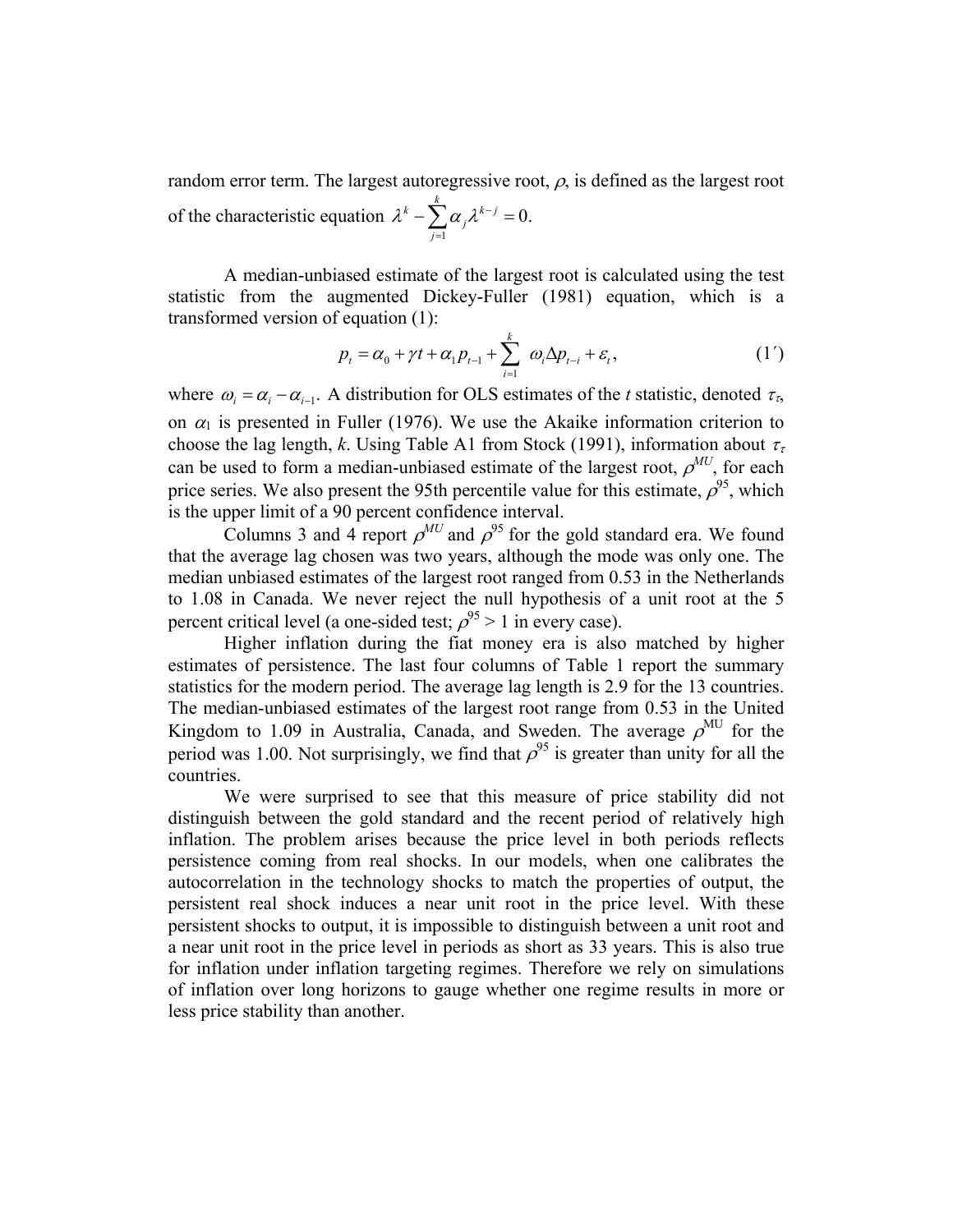Another dimension of price stability is the variability of innovations to the time series. Column 5 and 9 in Table 1 report the standard error of the estimate (SEE) of the Dickey-Fuller equation as a measure of the short-run predictive uncertainty. During the gold standard era, the average annual SEE was 3.6 percent. This relatively high short-run uncertainty about the price level was a factor leading Irving Fisher and others to advocate monetary reform.

In the recent period the average annual SEE was just half as large at 1.8 percent. As did Klein (1975), we find that although the average inflation rate was higher during the fiat standard, the short-run predictive uncertainty was lower. Meltzer and Robinson (1989) argue some of the high volatility in the earlier period is due to the composition of output and the poorer quality of measurement.

# **III. COMMODITY MONEY IN A TWO-SECTOR MODEL**

We begin by describing the model with pure commodity money. Later, we add paper money to examine more realistic versions of the gold standard and to compare the gold standard with an economy with fiat money and a target for the inflation rate or a price path. The model has two goods, a commodity that is called gold and a composite good that includes everything but gold. The production sectors for these two goods are embedded in a neoclassical growth model. There are separate shocks to production technology in each sector, but no aggregate shock. Households consume both goods and firms use both as capital. Consumers hold money balances to reduce the time spent shopping. Several monetary regimes are considered, some with gold coins and some with paper money. In all cases, we assume perfect credibility for the government's monetary policy.

This is a closed economy model. Capital can be shifted between sectors with no resource cost so that gold production can respond rapidly to changes in relative prices. Thus, the fluctuations in domestic production play a role similar to international gold flows in an open economy model.

#### **The Economy**

To simplify the discussion (and because none of our results depend on having an exogenous growth trend), we describe the model without growth. Many identical households inhabit the model economy. Each household maximizes expected lifetime utility,

$$
E_0\bigg[\sum_{t=0}^{\infty}\beta^t u\big(c_{1,t},c_{2,t},\ell_t\big)\bigg],\qquad (2)
$$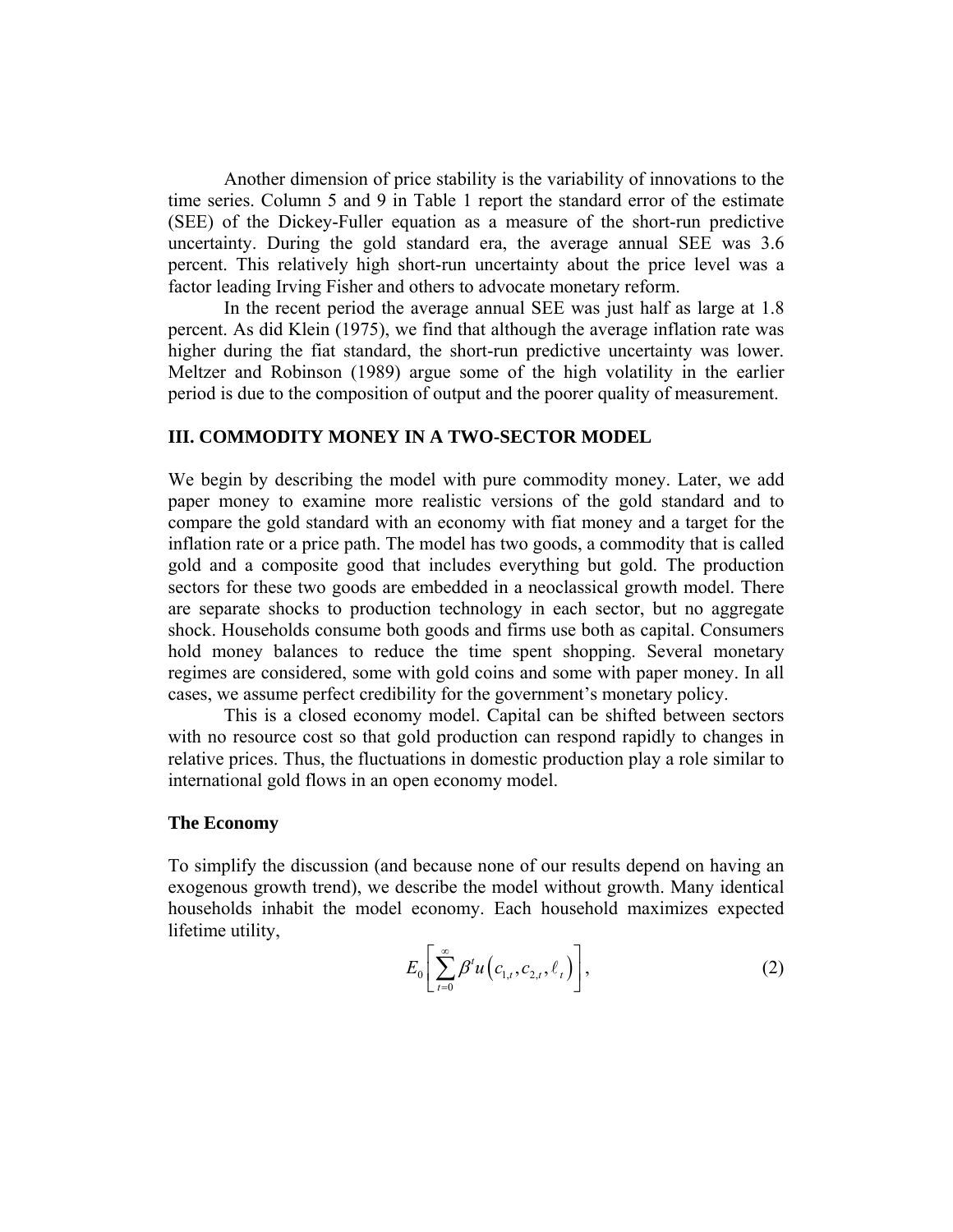where  $c_1$  is nonmonetary gold,  $c_2$  is a composite good that includes everything else,  $0 < \beta < 1$  is a discount factor, and  $\ell$  is leisure time. The functional form of the current-period utility function is

$$
u(c_{1,t}, c_{2,t}, \ell_t) = \frac{1}{1 - \gamma} \Big[ c_{1,t}^{\mu_1} c_{2,t}^{\mu_2} \ell_t^{\frac{1 - \mu_1 - \mu_2}{\sigma_1}} \Big]^{1 - \gamma},
$$
\n(3)

where  $0 < \mu_1, \mu_2 < 1$ ,  $0 < \mu_1 + \mu_2 < 1$ , and  $\gamma > 0$  but different from 1.

In each period, the infinitely lived representative consumer decides how to allocate time between work, leisure, and time spent shopping for consumption goods. Larger money balances brought into the period decrease shopping time and increase the amount of time that can be allocated to work and leisure. At the end of the period, households decide how much money to carry into the next period. In the case of commodity money, they decide how much gold to convert into coin (or how many coins to melt).

Household time spent on transactions-related activities in period *t* is given by

$$
f(\chi_t) = \omega_0 - \Omega \chi_t^{\omega}.
$$
 (4)

Real balances,  $\chi_t$ , are defined per unit of consumption equal to 2  $t^{\mathbf{C}}i,$ 1  $p_{i,t}$  /  $\sum p_{i,t} c_{i,t}$ , *i*  $m_t / \sum p_i c$  $\sum_{i=1} p_{i,t} c_{i,t}$ 

where  $m_t$  is the nominal stock of money,  $p_{i,t}$  is the price of good *i*, and  $\Omega$  is the level of payments technology, which is assumed to be constant. The price of gold,  $p_{1,t}$ , is the numeraire, set equal to 1 in the first version of our model. By restricting  $\Omega$  and  $\omega$  to have the same sign and  $\omega$  < 1, the amount of time saved increases as a function of real money holdings in relation to consumption expenditures, but at a decreasing rate. The budget constraint on time is given by

$$
\ell_{t} + \sum_{i=1}^{2} h_{i,t} + \omega_0 - \Omega \chi_{t}^{\omega} = 1,
$$
 (5)

where  $h_{i,t}$  is time spent in production of good *i*.

Sector output,  $Y_{i,t}$ , is produced using labor and capital inputs:

$$
Y_{i,t} = z_{i,t} H_{i,t}^{b_i} \prod_{j=1}^{2} K_{i,j,t}^{a_{i,j}}, \qquad (6)
$$

where  $z_{i,t}$  is the level of technology that is subject to transitory shocks and 2 , 1  $a_{i} + \sum a_{i,j} = 1$ *j*  $b_i + \sum a$  $+\sum_{j=1} a_{i,j} = 1$ . Both goods are used as capital in both sectors. Competitive factor

markets imply that in equilibrium each factor receives its marginal product. A law of motion analogous to that for individual capital describes the aggregate quantity of capital. The distinction between individual and aggregate variables is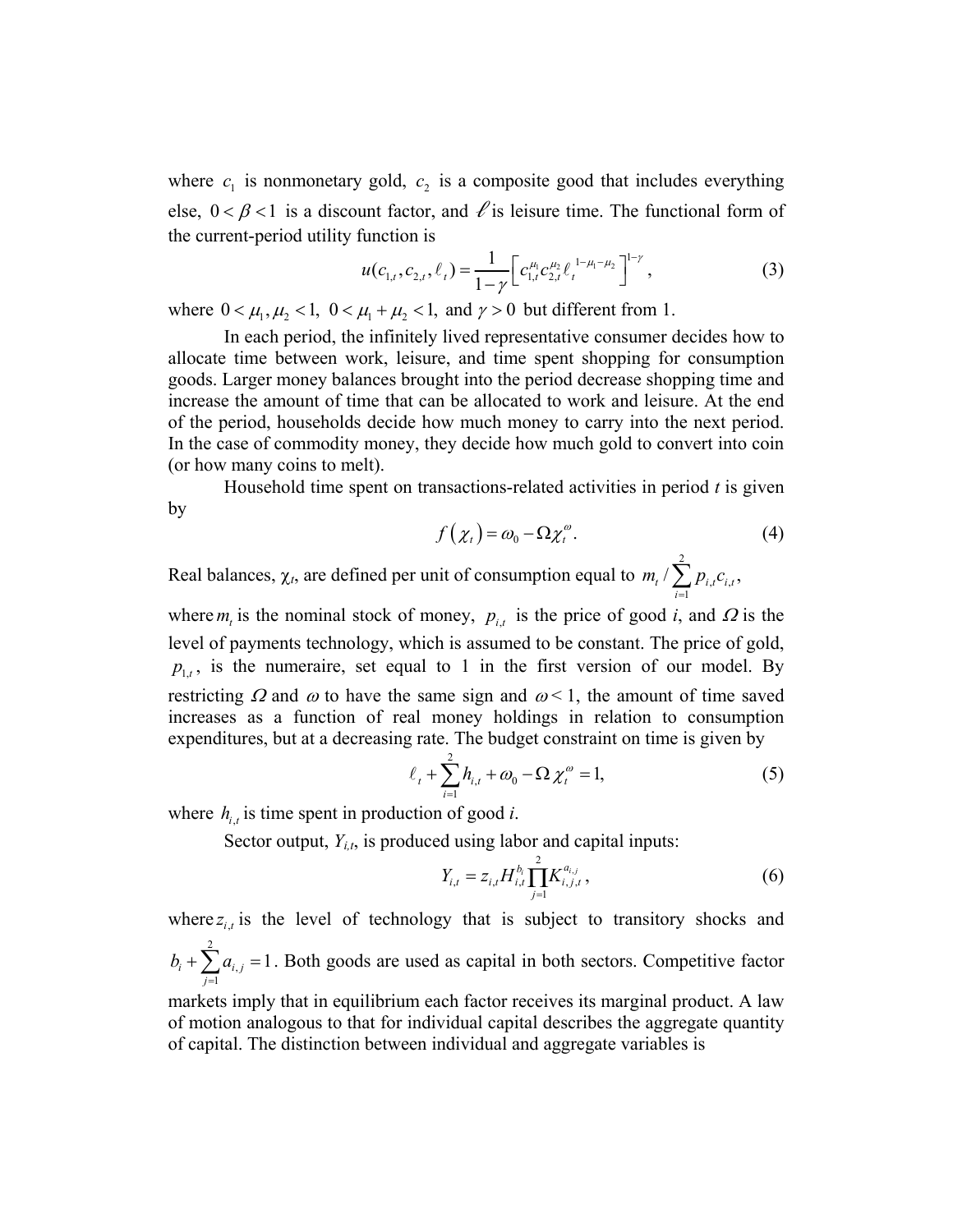represented here by lowercase and uppercase letters, respectively. The technology changes over time according to

$$
\ln(z_{i,t+1}) = \rho_i \ln(z_{i,t}) + \varepsilon_{i,t+1}^z,
$$
\n(7)

where  $0 \le \rho_i < 1$  and the innovation  $\varepsilon_{i,t+1}^z \sim N(0, \sigma_i^2)$ . The steady-state level of technology is chosen to normalize output in each sector to 1.

The budget constraint for the typical individual is

$$
\sum_{i=1}^{2} p_{i,t} c_{i,t} + \sum_{i=1}^{2} \sum_{j=1}^{2} p_{i,t} k_{j,i,t+1} + b_{t+1} + m_{t+1} =
$$
\n
$$
\sum_{i=1}^{2} p_{i,t} z_{i,t} h_{i,t}^{b_i} \prod_{j=1}^{2} k_{i,j,t}^{a_{i,j}} + \sum_{i=1}^{2} \sum_{j=1}^{2} p_{i,t} (1 - \delta_{j,i}) k_{j,i,t} + (1 + R_t) b_t + m_t.
$$
\n(8)

On the left-hand side, the total of household consumption in period *t* plus assets carried into period *t*+1 (capital, net bonds, and money balances) are equal to output produced in period *t* plus assets brought into period *t* (capital, net bonds, and money balances) minus depreciated capital plus interest on net bonds.

#### **Competitive Equilibrium**

A competitive equilibrium is achieved when the representative household and firm solves its optimization problem and all markets clear. The agent's decisions can be reduced to the choice of labor hours,  $h_{i,t}$ , next period's capital stock,  $k_{i,j,t+1}$ , next period's money balances,  $m_{t+1}$ , and net nominal borrowing,  $b_{t+1}$ . When these choices are subtracted from the agent's nominal income in the period, what is left will be split across consumption to satisfy the first-order conditions for consumption:

$$
\frac{\frac{\partial u}{\partial c_j}(\bullet_t)}{\frac{\partial u}{\partial c_i}(\bullet_t)} = \frac{p_{j,t}}{p_{i,t}}.
$$
\n(9)

The ratios of the marginal utilities of each type of consumption are equated to their relative prices in each period.

To simplify the agent's first-order conditions, we define

$$
\kappa_{i,t} = \frac{1}{p_{i,t}} \frac{\partial u}{\partial c_i} (\bullet_t) + f_1(\chi_t) \frac{\chi_t^2}{m_t} \frac{\partial u}{\partial \ell} (\bullet_t). \tag{10}
$$

This is an augmented marginal utility of consumption that takes into account the direct impact of consumption on utility and the indirect impact that consumption has on leisure through its effect on shopping time. Equating these augmented marginal utilities across consumption goods gives us the intra-temporal first-order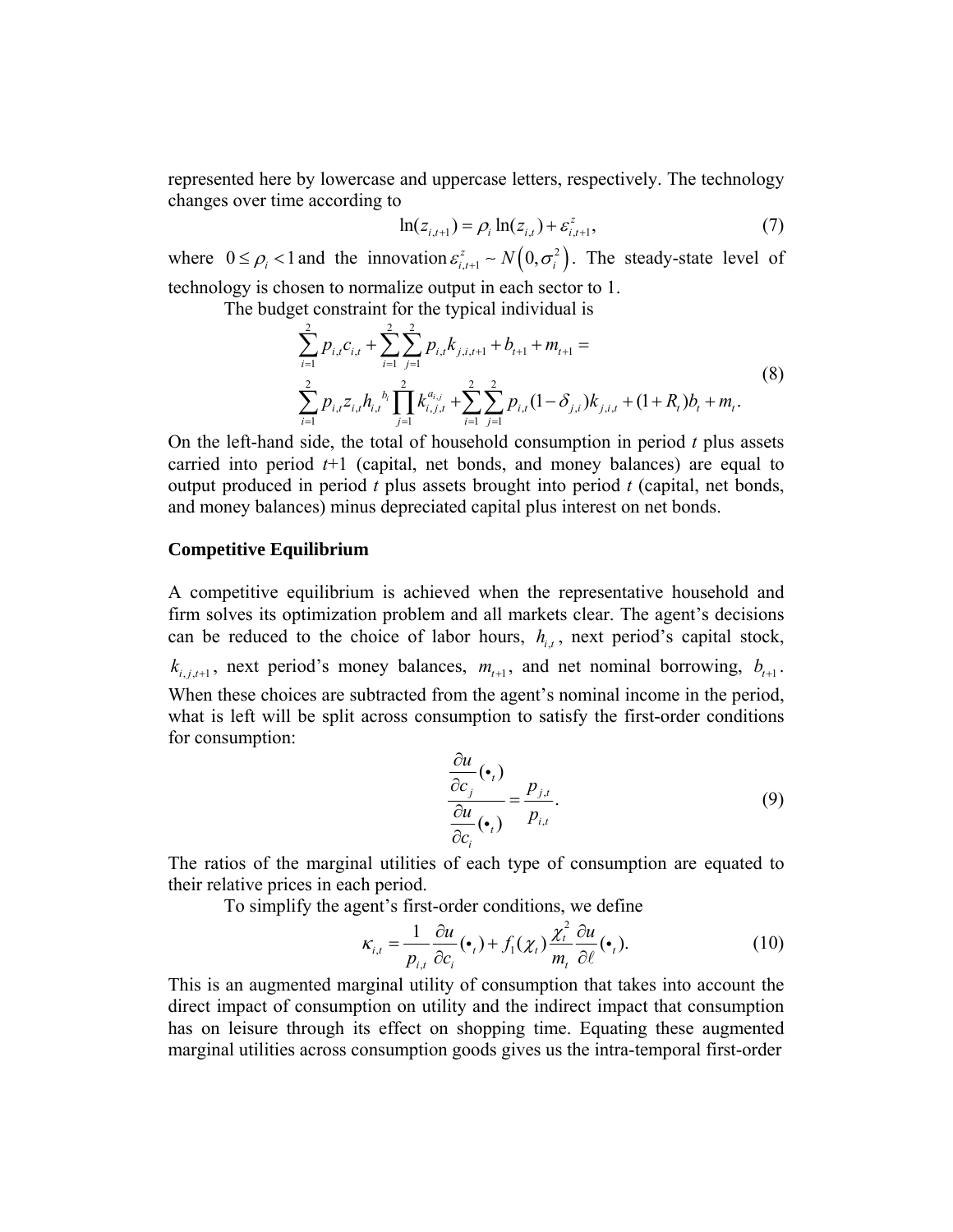condition discussed above. Since these are equal across all forms of consumption, we can more simply express first-order conditions in terms of  $\kappa_t = \kappa_{1,t}$ . We also note that, since individual output production functions have the form

$$
y_{i,t} = z_{i,t} h_{i,t}^{b_i} \prod_{j=1}^2 k_{i,j,t}^{a_{i,j}},
$$
\n(11)

we can write the marginal product of the various types of capital as  $a_{i,j} \frac{y_{i,j}}{I}$  $, j,$ *i t i j*  $i, j, t$ *y a k* and

of various types of labor as  $b_i \frac{y_i}{x_i}$ , *i t i i t*  $b_i \frac{y}{z}$ *h* . These conventions allow us to write the

agent's first-order conditions taken with respect to labor as

$$
\frac{\partial u}{\partial \ell}(\bullet_i) \over \kappa_{i,t}} = p_{i,t} b_i \frac{y_{i,t}}{h_{i,t}}.
$$
\n(12)

This is similar to the usual condition that sets the ratio of the marginal utility of leisure to the marginal utility of consumption equal to the wage rate. The firstorder conditions taken with respect to the various kinds of capital take the form

$$
E_t\left[\left(\frac{p_{i,t+1}}{p_{j,t}}a_{i,j}\frac{y_{i,t+1}}{k_{i,j,t+1}}+\frac{p_{j,t+1}}{p_{j,t}}\left(1-\delta_{i,j}\right)\right)\frac{\kappa_{t+1}}{\kappa_t}\right]=\frac{1}{\beta}.
$$
 (13)

The term in parentheses above represents nominal return to the various types of capital. The agent chooses capital levels to equate their expected nominal returns. The first-order condition for nominal lending or borrowing takes the form

$$
E_t\left(\frac{(1+R_{t+1})\kappa_{t+1}}{\kappa_t}\right) = \frac{1}{\beta}.
$$
 (14)

The first-order condition for next period's money balances is complicated because the choice of money affects the leisure choice in two ways. The amount of money held has a direct effect on shopping time and an indirect one through its effect on consumption. One way of writing the first-order condition for money balances is

$$
E_t\left(\frac{\kappa_{t+1} - f_1(\chi_{t+1})\frac{\chi_{t+1}}{m_{t+1}}\frac{\partial u}{\partial l}(\bullet_{t+1})}{\kappa_t}\right) = \frac{1}{\beta}.
$$
 (15)

If the agent's choices don't affect his shopping time, i.e.,  $f_1(\chi) = 0$ , then the condition above reduces to the standard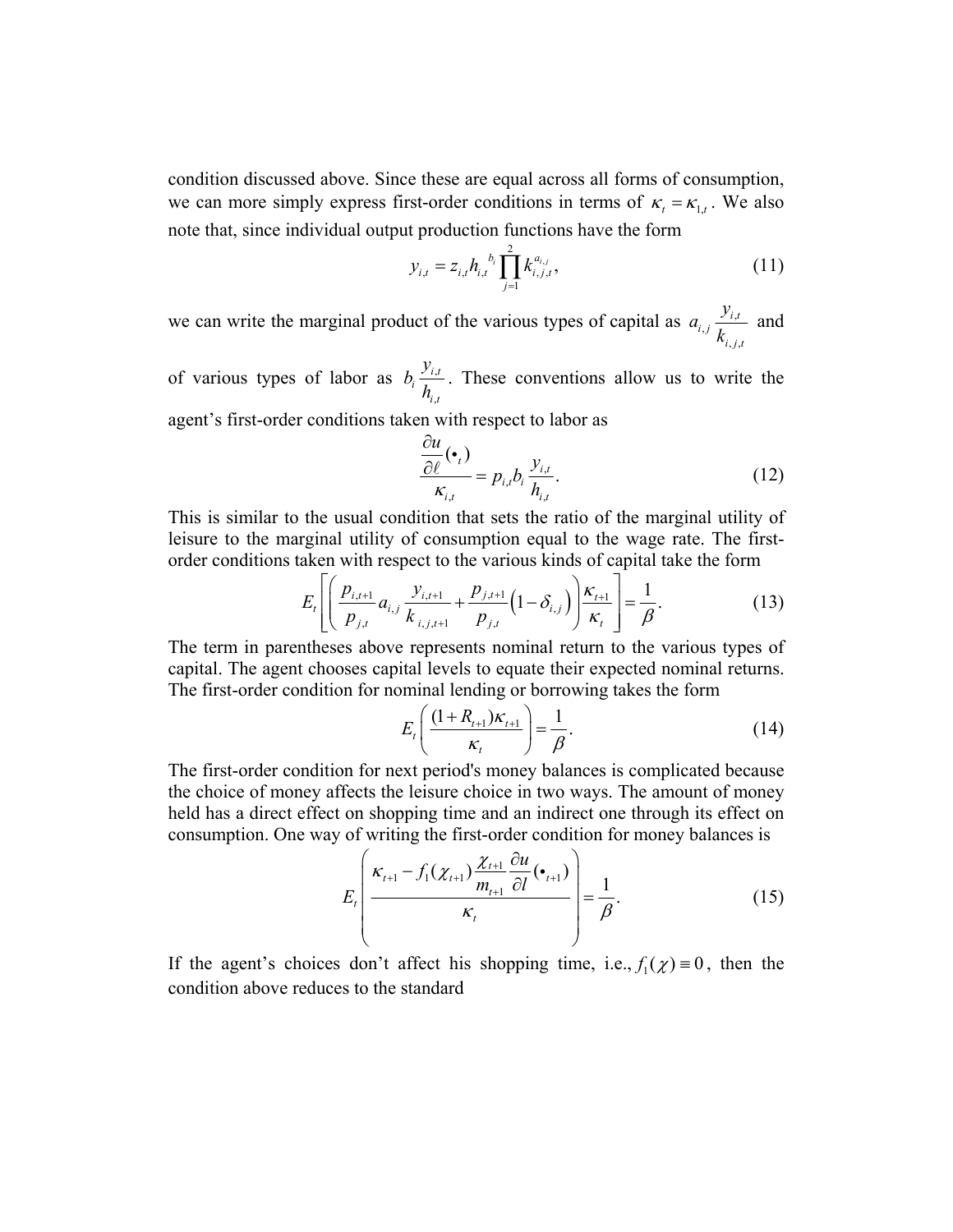$$
E_t\left(\frac{p_{1,t}}{p_{1,t+1}}\frac{\frac{\partial u}{\partial c_1}(\bullet_{t+1})}{\frac{\partial u}{\partial c_1}(\bullet_t)}\right) = \frac{1}{\beta}.
$$
 (16)

Money will be held in equilibrium only if its expected return matches the rate of time preference.

The prices for gold and the other good are determined by goods market clearing and the government's monetary rule. In the first two cases, with the gold standard and with Fisher's compensated dollar standard, the rule involves setting the mint price of gold. Households may choose to hold more or less money at the end of the period, when they can take their gold bullion to be coined or their excess coins to be melted. For simplicity, we assume this operation of transferring bullion to coin and back to bullion does not use up real resources.

 Under the gold standard, the mint price (currency price of gold) is held constant. Under Fisher's compensated dollar standard, the central bank constructs a price index and manipulates the mint price to fix the price of the non-gold composite good at its steady-state level. For the United States, Fisher recommended using the Bureau of Labor Statistic's wholesale price index, which included over  $250$  items, but not gold. $<sup>6</sup>$  In this simple case with only gold coins</sup> circulating as money, the model is the same as with the gold standard except that the government resets the mint price each period so that the price of the non-gold good is held constant.

# **Introducing Fiat Money**

 $\overline{a}$ 

With paper money in the economy—whether or not it is backed by gold, the price levels are determined by goods market clearing and the central bank's interest rate rule. The budget constraint, equation  $(8)$ , is modified by adding transfers,  $v_t$ , to the right-hand side. These transfers can be used to reduce shopping time in period  $t+1$ <sup>7</sup>. We will assume that the central bank has perfect credibility so that people are indifferent between holding gold and government-issued paper claims to gold. Thus, in equilibrium all money balances are paper.

The central bank manipulates transfers to implement an interest rate rule of the type

$$
R_{t+1} = \overline{R} + \nu_{\pi} \left( \pi_t - \overline{\pi} \right) + \nu_{y} \left( y_t - \overline{y} \right) + \nu_{p} \left( p_t - \overline{p} \right) + \nu_{p1} \left( p_{1t} - \overline{p}_1 \right),\tag{17}
$$

<sup>6</sup> See Bureau of Labor Statistics (1920, Table 9).

 $<sup>7</sup>$  This follows the convention in Kydland (1989) and has the timing of a cash-in-advance model.</sup>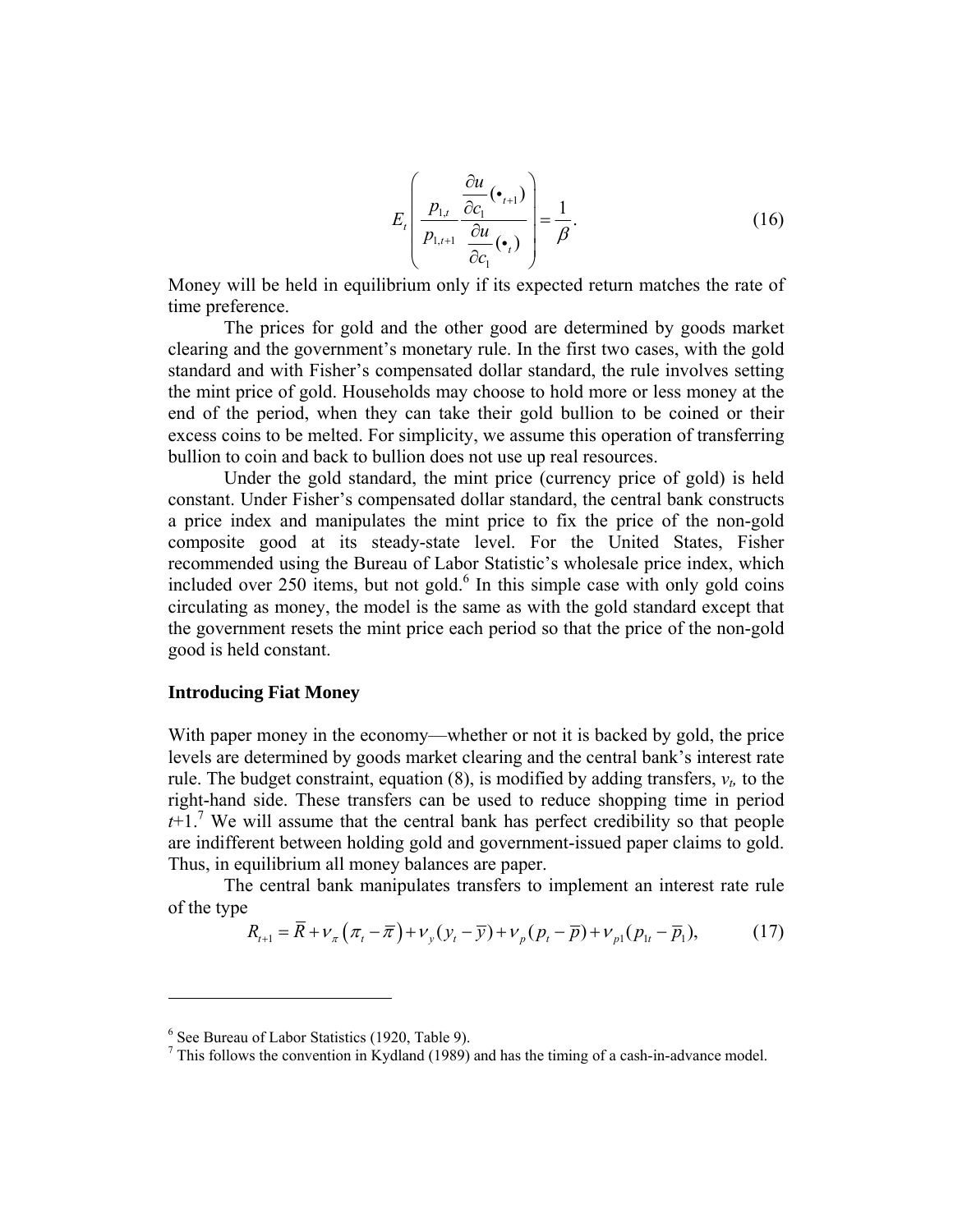where  $\pi_t = p_t - p_{t-1}$  is the aggregate inflation rate,  $y_t$  is the aggregate of production from both sectors,  $p_t$  is the log of the aggregate price level,  $p_{1t}$  is the log of the price of gold, and the bar over a symbol refers to the steady-state value. We use alternative assumptions about policy parameters to model the various policy regimes.

 To approximate the dynamics of the model, we use the approach described in King and Watson (1998). In the simple commodity money model we can reduce the agent's decisions to the choice of  $h_{I,t}$ ,  $k_{I,i,t+1}$ , and  $m_{t+1}$ . Consumption ratios are equal to price level ratios, and since net borrowing is zero in equilibrium the choice of  $b_{t+1}$  has no real effects on any of the model's variables in equilibrium.

#### **Calibration**

We calibrate the model to a quarterly period, but then aggregate the model histories to an annual frequency when we compare the model results with historical data. The quarterly specification focuses in on the short-run dynamics and makes it easier to compare this model with the quarterly models that are typically used to study monetary policy issues. The quarterly discount factor,  $\beta$ , is approximately 0.99. The risk-aversion parameter,  $\gamma$ , is set equal to 2. The gold sector is small relative to the non-gold sector. Without loss of generality, we normalize steady-state shopping time to zero and choose time units so that the sum of hours worked in each sector plus leisure is equal to unity in the steady state. Atack and Bateman (1992) report that the standard manufacturing workweek in 1980 was 10 hours per day, six days per week. This level seems much higher than today's, but because there were fewer second workers in each household then, we assume that total labor time,  $h_1 + h_2 = 0.33$ —a workweek for the household overall that is only slightly higher than today. In the steady state, the gold sector uses only 5 percent of available labor, but this sector is slightly more capital intensive than the other sector. The labor share is set to 65 percent in the gold sector and 70 percent in the non-gold sector.

The  $\mu_i$ , the share of gold and non-gold consumption in the utility function, typically are determined from an intratemporal substitution condition such as  $MU_{\ell}/MU_{c} = w$ . In the case of a one-sector model, the share of consumption is close to total time spent working. Here the majority of working time is spent in the non-gold sector, so  $\mu_2$  here is quite close to total labor time. Since the intratemporal trade-off between labor and consumption is complicated in our model by the presence of shopping time, the ratio of marginal utilities depends on both wage rates and shopping time. The first-order conditions taken with respect to consumption and labor (equations 9 and 12) are used to calculate the values of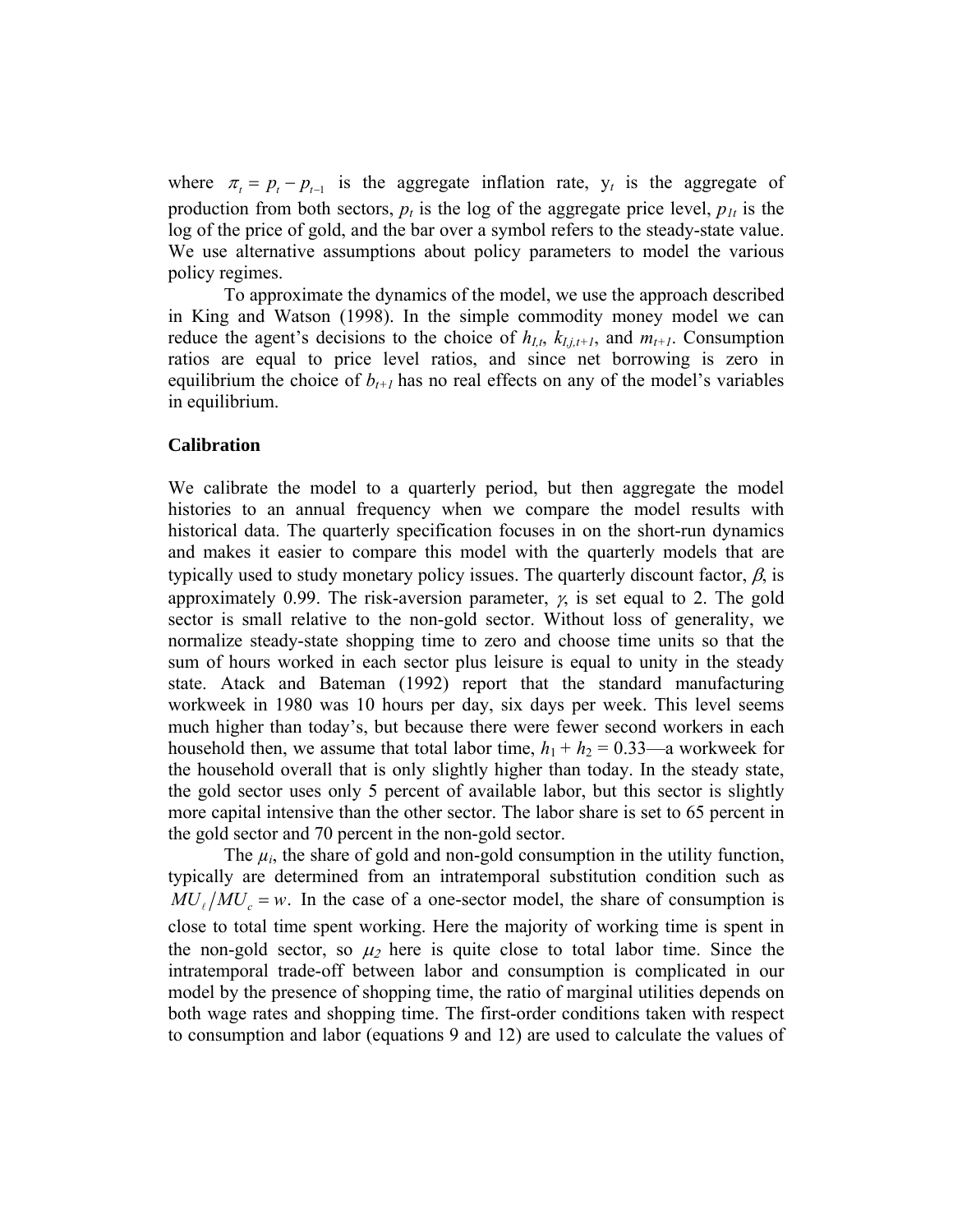$\mu_i$  implied by the assumptions about hours worked and shopping time; these are  $\mu_1$  = 0.015 and  $\mu_2$  = 0.341.

The share of gold capital is small relative to other capital. We assume the gold capital share is 0.05 in the gold sector and 0.03 in the goods sector. We use a quarterly depreciation rate of 0.005 for the gold capital and 0.025 for other capital. There are two independent shocks to production technology, one in the gold sector and one in the goods sector. The standard deviation of the technology shock to the non-gold sector is set equal to 1 percent per quarter, larger than recent times, but consistent with output volatility of that era. The autocorrelation parameter on this shock is set to 0.95.

Historically, shocks to the gold sector took many forms. There were new gold mines discovered, new veins of gold in existing mines, and permanent improvements in the technology for extracting gold. In this paper, we consider only a temporary shock to the gold sector. Consider our shock to gold production to be the discovery of a new vein of gold in an existing mine. The newly discovered veins have layers of gold that are increasingly more costly to extract so that the increase in productivity is persistent, but not permanent.

The shock process for gold production is calibrated to capture the effect of uncertainty in production as well as the effect of international gold flows. We calculated the standard deviation of world gold production (for the years 1981 to 1913) to be 7.4 percent annually and of U.S. gold production to be 6.8 percent. When we add net international gold flows in the United States to U.S. gold production (not growth) we find that the variability of the total doubles. $8$  Canjels, Prakash-Canjels, and Taylor (2004) find that international gold flows were large and quite responsive to small deviations of the gold price from parity. Although this is only suggestive about the size of the shock to the gold sector, it suggests that the shock to the gold sector is larger than the shock to the non-gold sector. Here we assume that the standard deviation of the gold shock is 2 percent per quarter, double the standard deviation of the shock to the non-gold sector. We also set this autocorrelation parameter equal to 0.95. With this calibration in the model under the gold standard, shocks to the gold sector explain about half of the variability in the inflation rate at all horizons.

 In addition to normalizing steady-state output to unity in each sector, we also normalize the price of gold to unity. These choices, coupled with an assumption about the income velocity of money, determine the steady-state money stock. Friedman and Schwartz (1963) report that M2 velocity was about 4 when the United States went on the gold standard in 1879. With this velocity

 $\overline{a}$ 

<sup>&</sup>lt;sup>8</sup> The data used in these calculations can be found in the Statistical Compendium to the Report to the Congress of the Commission on the Role of Gold in the Domestic and International Monetary Systems, March 1982.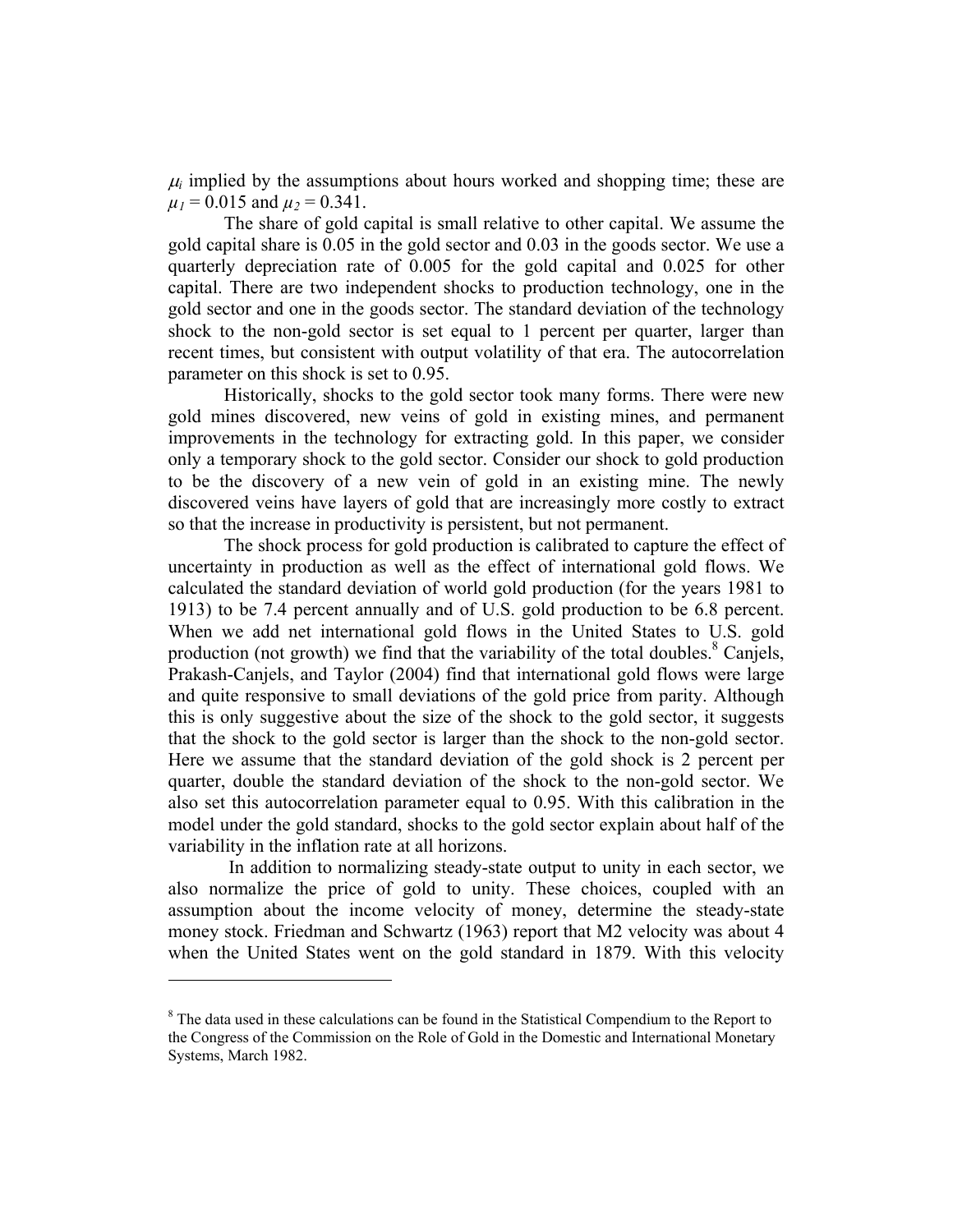assumption and the household's first-order condition for the choice of money holding, the implied value of the scale parameter,  $\Omega$ , is  $-0.0037$ . The shopping time parameter,  $\omega$ , is chosen to be equal to  $-2$ . This value implies steady-state money demand function with an interest rate elasticity of  $-1/3$  and a consumption elasticity of 2/3. The calibration of the parameters of the interest rate rule is discussed in each section as the particular rule is introduced.

#### **IV. MODEL VALIDATION**

Backus and Kehoe (1992) presented evidence about the cyclical behavior of economies during the gold standard era. They conclude that there is similarity across countries and time in the cyclical patterns for real variables, but the patterns for nominal variables were quite diverse. This result, also documented by Bergman, Bordo, and Jonung (1998), is evident in Table 2 which displays the cyclical variability of output, prices, and inflation for our gold standard model and the 13 countries that were on the gold standard. The last two columns include the covariance of output with prices and inflation.

|                         | Standard Deviations (% a.r.) |      |      | Correlations |               |  |
|-------------------------|------------------------------|------|------|--------------|---------------|--|
|                         | ν                            | n    | π    | $\rho(y,p)$  | $\rho(y,\pi)$ |  |
| Gold standard model     | 2.71                         | 3.04 | 0.83 | $-0.65$      | $-0.16$       |  |
| with convertible paper* | 2.49                         | 2.91 | 0.82 | $-0.52$      | $-0.19$       |  |
| Australia               | 4.68                         | 4.85 | 5.67 | $-0.07$      | $-0.27$       |  |
| Canada                  | 3.60                         | 3.18 | 3.52 | 0.23         | $-0.23$       |  |
| Denmark                 | 2.85                         | 2.83 | 2.65 | $-0.50$      | $-0.17$       |  |
| Finland                 | 3.58                         | 2.79 | 2.91 | $-0.22$      | $-0.37$       |  |
| France                  | 3.91                         | 3.71 | 4.64 | $-0.48$      | $-0.46$       |  |
| Germany                 | 3.08                         | 2.74 | 3.11 | $-0.46$      | $-0.17$       |  |
| Italy                   | 2.75                         | 2.51 | 2.99 | 0.10         | $-0.19$       |  |
| Netherlands             | 6.84                         | 3.75 | 4.92 | $-0.75$      | $-0.43$       |  |
| Norway                  | 1.87                         | 3.08 | 2.54 | 0.62         | 0.18          |  |
| Sweden                  | 2.75                         | 3.26 | 2.80 | $-0.07$      | $-0.04$       |  |
| Switzerland             | 4.70                         | 5.49 | 4.67 | $-0.78$      | $-0.31$       |  |
| <b>UK</b>               | 3.52                         | 2.78 | 3.04 | $-0.63$      | $-0.67$       |  |
| <b>US</b>               | 1.84                         | 4.85 | 5.61 | 0.10         | 0.24          |  |

Table 2. Cyclical Patterns in the Model and in the Gold Standard Countries (1881-1914)

Notes: Output,  $\nu$ , the price level,  $\nu$ , and inflation,  $\pi$ , have been detrended using the HP filter. \*With this calibration, the interest rate rule has a weight of 0.25 on the gold price.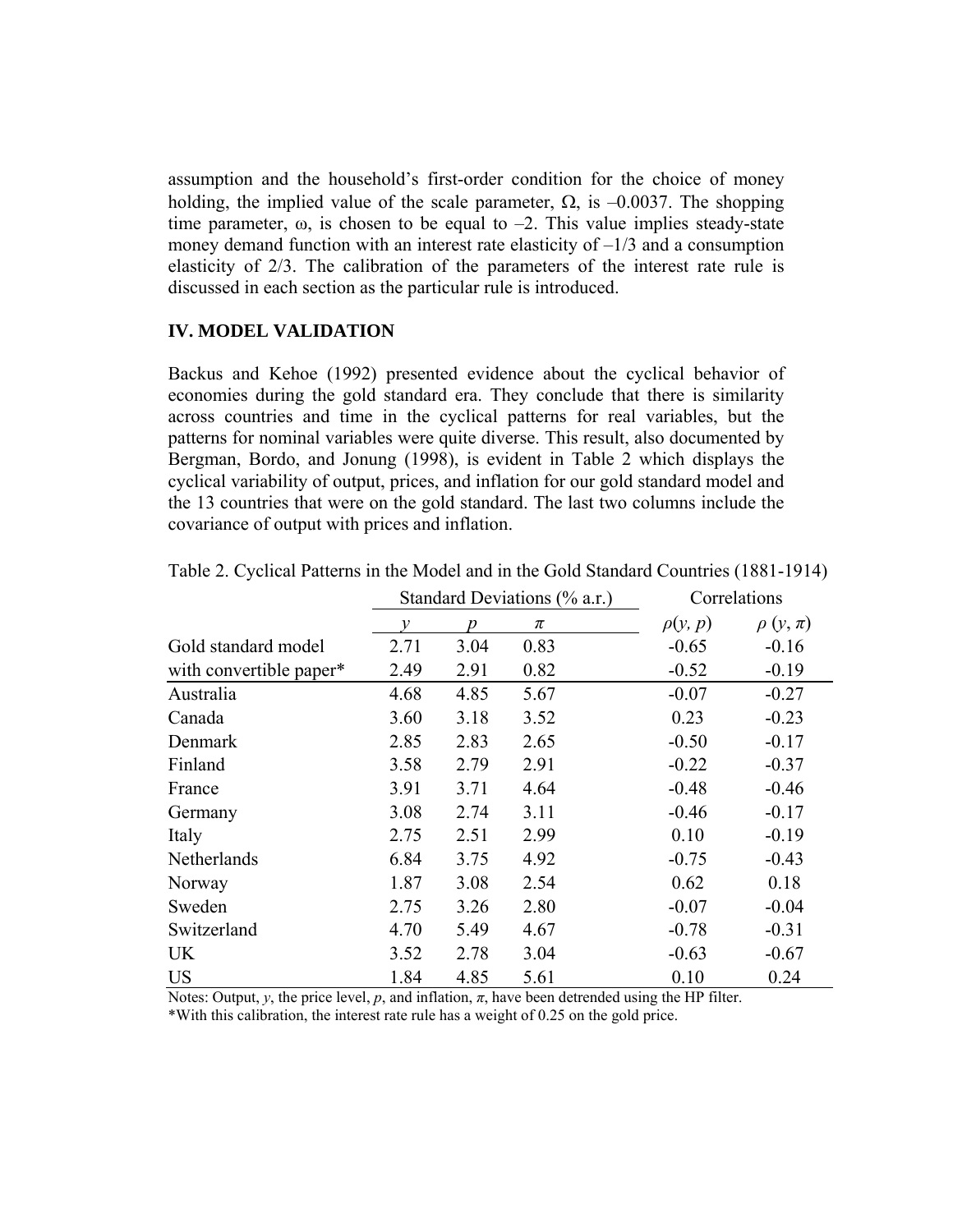The first two rows display the model results. The technology shock processes were calibrated to approximately match the average output volatility of the gold standard countries. The top row shows the model results where all money is commodity money and the gold price is fixed. The price variability is about the same order of magnitude as output volatility. This is also the case for the gold standard countries. The second row shows results when we add convertible paper money and the central bank uses an interest rate rule to target the price of gold. One puzzling aspect of the gold standard model is that the inflation volatility is much lower than in the data and much lower than price level volatility.

 The last two columns describe the cyclical behavior of prices and inflation. Here we can see the problem in trying to match the gold standard facts. The correlations for the price level and output vary between –0.78 and 0.62. The price-output correlation in the gold standard model without convertible paper is  $-0.65$ , but when we add paper currency we get 0.33. The correlations for the inflation rate and output vary between –0.67 in the United Kingdom and 0.24 in the United States. In our model, the correlations are negative. They become larger in absolute value with interest rate smoothing.

 Overall, our model cannot explain the diversity we see among the gold standard countries. We speculate that building a business cycle model to explain these facts will require extensions involving banking institutions, international trade, and, perhaps, a richer set of shocks. Therefore, we focus on issues involving price dynamics that are mainly a function of the policy process and leave the business cycle issues to future research.

#### **V. DYNAMICS OF ADJUSTMENT WITH COMMODITY MONEY**

In these first two regimes, all money is in the form of gold coins. Under the gold standard, the government sets the mint price for gold at the steady state level, which, in our model, is normalized to unity. In the case of Fisher's compensated dollar, the government resets the price each period to keep the goods price constant. In both cases, we assume that the government's policy is fully credible and have abstracted from the resource costs that would occur if the government actually implemented either policy.

#### **Gold Standard**

Figure 1 shows the response of our gold standard economy to technology shocks. The upper left panel of Figure 1 shows the sector responses to a gold technology shock. Resources move to the gold sector to take advantage of the higher marginal products for capital and labor. By the end of the second period, gold output rises almost 13 percent above the steady state. The output of other goods declines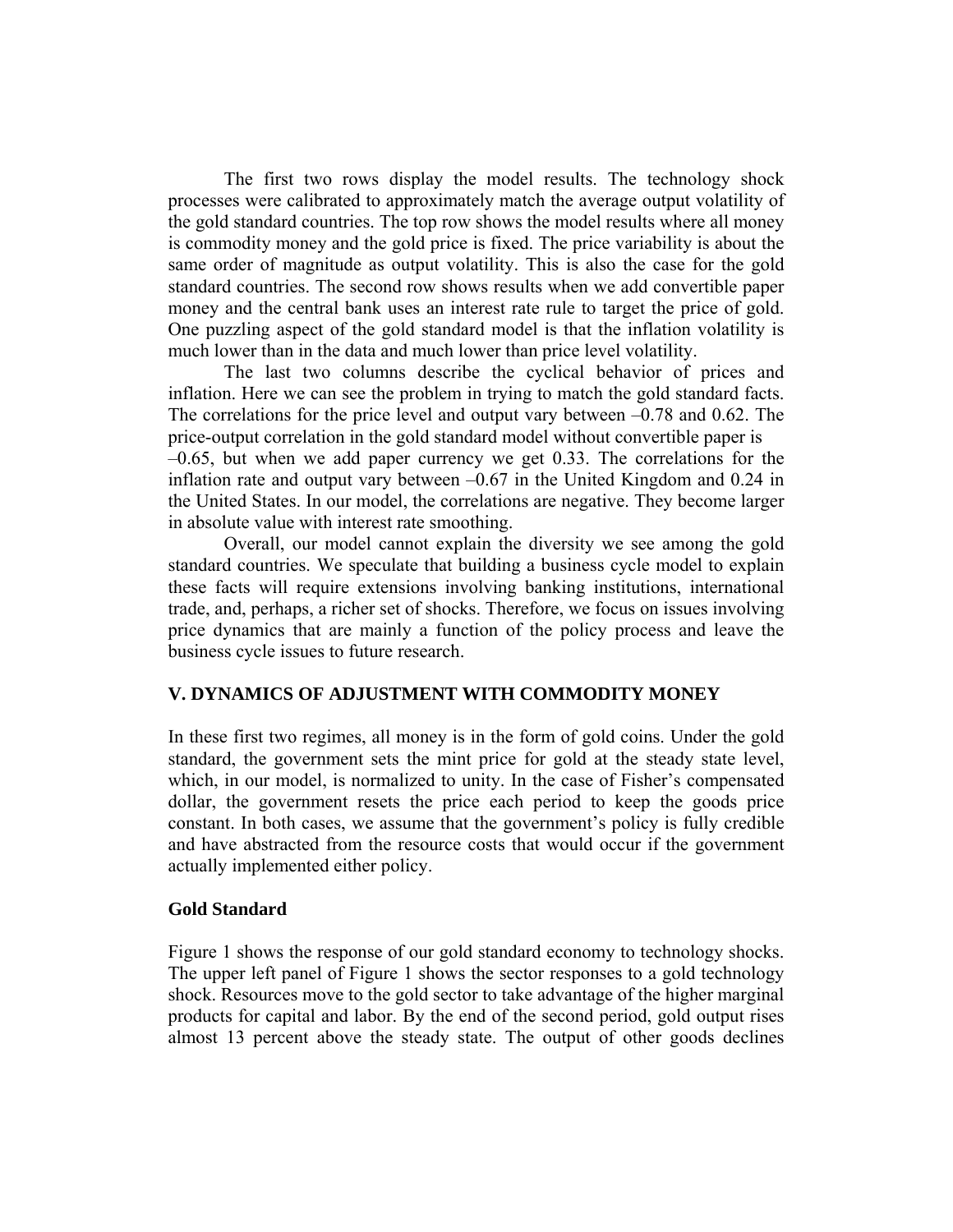slightly in the second period as labor and capital of both types move to the gold sector.

Figure 1: The Gold Standard and Technology Shocks



Responses are quarterly. The shocks are one-standard deviation calibrated to 2 percent for the gold technology shock and 1 percent for the non-gold goods technology shock.

Aggregate responses are shown in the bottom left panel. We use the steady-state values as fixed weights in the aggregation. The steady-state output levels are normalized to unity, so the aggregate price level is just the sum of the sector prices. We use the steady-state prices (1.0 for gold and 17.6 for goods) as relative weights in the output index. The price of other goods jumps about 1 percent in the first period, stays at that level for about 2 years, and then gradually falls back to the steady state. Output rises slightly in the first period but quickly reverses.

The upper right panel in Figure 1 shows how the economy responds to a shock to production technology for goods. The economic responses to a goods shock are much larger than those to a gold shock because the goods sector uses 95 percent of market labor time (in the steady state) and represents about 93 percent of expenditures on output. Following this goods technology shock, gold output falls 8 percent below the steady state as resources now move to the goods sector.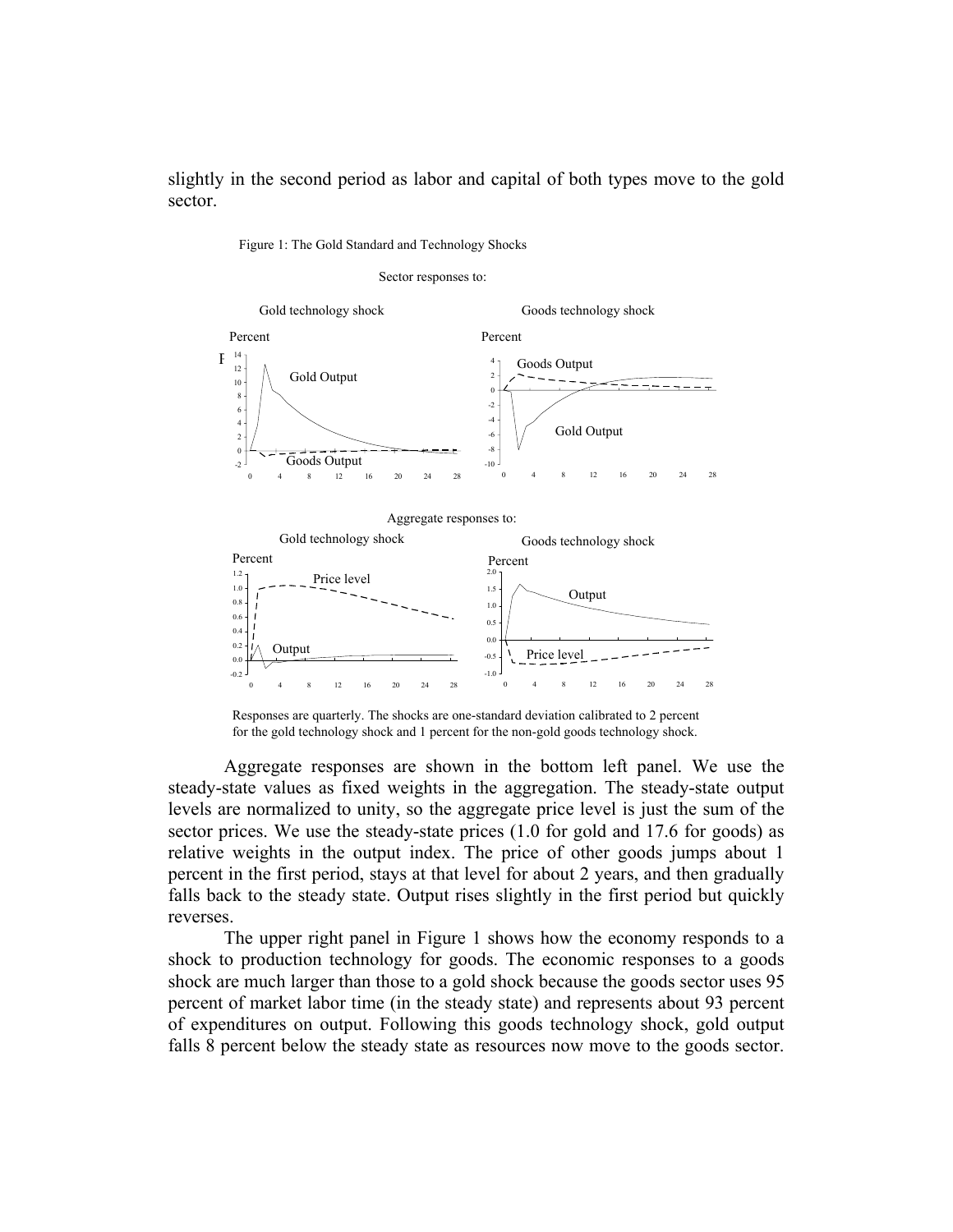Goods output peaks about 2 percent above the steady state in the second quarter following the shock. The lower right panel shows the aggregate response to a goods shock. A 1 percent shock to the goods technology leads to a peak in output in the second period about 1.6 percent above the steady state. The price level falls by 0.7 percent in the first period, stays at that level for about 2 years, and then begins a slow return to the steady state. Notice that although the gold sector is much smaller and a gold shock has only a small effect on real output, it has about the same order of magnitude impact on the aggregate price level as does the goods sector shock.

This result—that output in each of the two sectors moves counter to the other in response to sector shocks—is common in multisector models without adjustment costs (see Murphy, Shleifer, and Vishny, 1989, and Huffman and Wynn, 1999). While this rapid transfer of capital and labor across sectors is not typical of modern business cycles, it is consistent with stories from the period. Certainly, the discovery of gold at Sutter's mill in California in 1848 led to a rapid deployment of labor and capital to the area.

 Next, we use the gold standard model to compute artificial histories to measure percent deviation of inflation from steady state over various horizons. In this log linear model, the percent deviations from steady state are symmetric. In Table 3 we report the standard deviation of the average inflation outcomes in 10,000 experiments at horizons of 1, 5, 15, and 30 years. That is, at each horizon we are measuring the average inflation rate over the interval from the initial period. Row 1 reports the results for the baseline case under the gold standard. The standard deviation for the year ahead is 1.11 percent, more than five times larger than the uncertainty at 30 years (0.19 percent). About half of this volatility is due to the output shock. In row 2, we show that even if there were no technology shocks in the gold sector, we would still have considerable uncertainty in the 1- to 5-year horizon.

|                                                       | Horizon 1 year 5 year 15 year 30 year |       |      |           |                 |
|-------------------------------------------------------|---------------------------------------|-------|------|-----------|-----------------|
| Gold standard                                         |                                       | 1 1 1 |      | 0.93 0.37 | 019             |
| Gold standard (no gold shocks)                        |                                       | 0.64  | 0.52 | 0.20      | 010             |
| Compensated dollar                                    |                                       | 0.07  | 0.05 | 0.02      | 0.01            |
| Price path $(v_x, v_y, v_y, v_{p1}) = (0, 0, 0.2, 0)$ |                                       | 0.07  | 0.03 | 0.02      | 0 <sub>01</sub> |

Table 3: Term Structure of Inflation Uncertainty with the Gold Standard and Price Level Rules: Standard Deviation of Average Inflation from Steady State (Percent)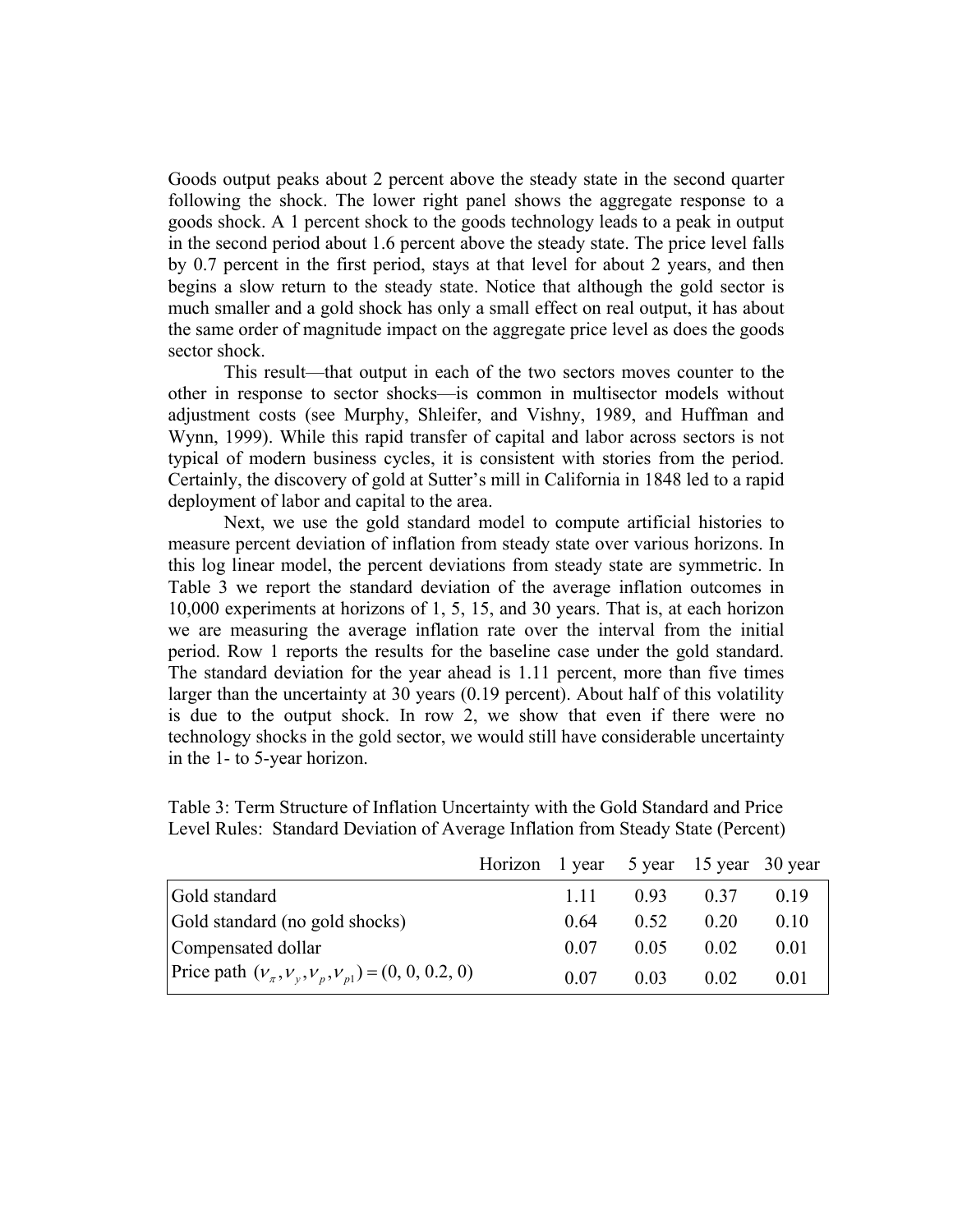#### **Fisher's Compensated Dollar**

Fisher (1913) proposed the compensated dollar scheme in which the central bank would construct and target a price index for the basket of non-gold goods. Although this plan was never implemented, it is interesting because it is a forerunner of modern proposals to target the price level and actual inflationtargeting regimes. In this simple case with only gold coins circulating as money, the model is the same as the gold standard except that the government manages the mint price so that the price of the non-gold good is stabilized at its steady-state level. Thus, there will still be some variation in the aggregate price level that includes the gold price.



Relative gold price responses to:



Responses are quarterly. The shocks are one-standard deviation calibrated to 2 percent for the gold technology shock and 1 percent for the non-gold goods technology shock. The gold standard responses are shown with a dashed line and the compensated dollar responses are shown with a solid line.

The significant difference between the economies under these two alternative regimes is in the behavior of relative prices. The compensated dollar standard requires the mint price to be adjusted in a way that causes a larger change in the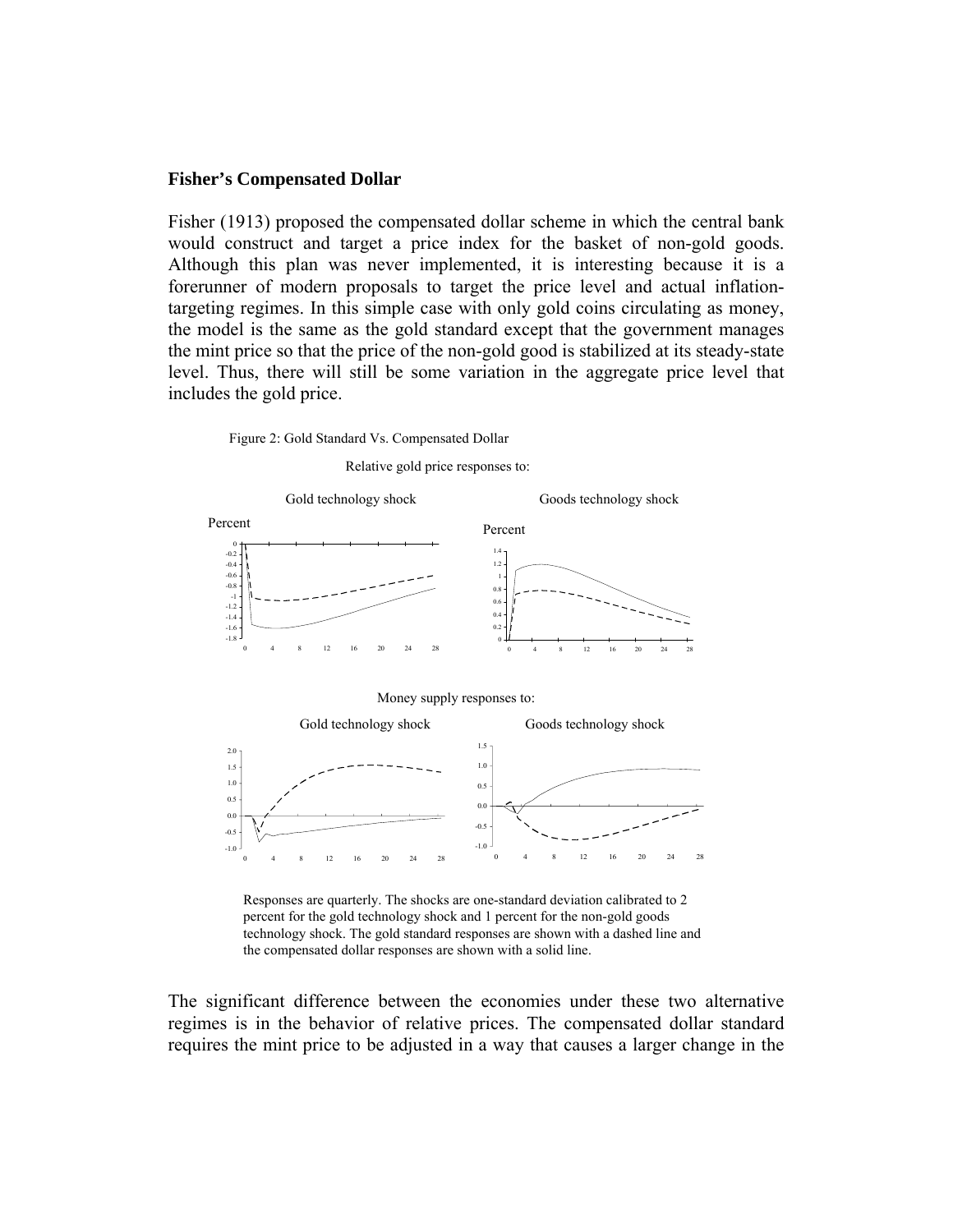relative price of gold in response to all shocks. The top two panels in Figure 2 show the relative gold price responses to a gold technology shock (left panel) and the non-gold goods technology shock (right panel). Under the gold standard, the gold price is fixed and the price level rises about 1 percent in response to a 2 percent gold shock (causing the relative price of gold to fall). Under Fisher's plan, the government must lower the mint price by more than 1.5 percent to prevent the goods price from rising. The top right panel shows the response of the relative gold price to a shock to technology in the goods sector. Under the gold standard, price level falls about 0.7 percent, raising the relative price of gold. Under Fisher's plan, the government raises the mint price by more 1 percent to prevent the goods price from falling. The output responses to shocks are very similar to those under the gold standard and are not shown here.

The lower panels in Figure 2 show how the money supply differs under the two regimes in response to both shocks. Under the gold standard a gold shock causes a rise in nominal consumption expenditures that leads to a rise in the demand for money balances. This effect dominates the relative price effect that induces an increased use of gold capital in the gold sector. Under the compensated dollar, nominal consumption spending is relatively unchanged. The lower relative price of gold causes it to be used more intensely in gold production with a negative effect on the level of money balances (see the lower left panel).

Under the gold standard, a shock to technology in the goods sector causes the goods price to fall, leading to a decline in the demand for money balances. Under Fisher's plan, the government raises the mint price by more than 1 percent. The increase in nominal consumption spending is all due to higher real spending, inducing a persistent rise in money balances above the steady state (see lower right panel).

Table 3, row 3 reports the uncertainty about average inflation with the compensated dollar. The standard deviation of the average inflation rate is less than 0.1 percent at all horizons. The price of the non-gold good is stabilized exactly, so that the remaining uncertainty in the inflation rate is coming from the price of gold. The implied uncertainty about the inflation rate is an order of magnitude smaller with the compensated dollar regime than is under the gold standard.

#### **VI. PAPER MONEY AND INTEREST RATE RULES**

Conceptually, one of the important criticisms of the gold standard was that gold is a real resource with uses other than money. If the government issues paper certificates that are claims to gold, and the policy is credible, replacing costly gold with paper money should release real gold resources and result in higher welfare. In Sweden the government and the banking system operated with convertible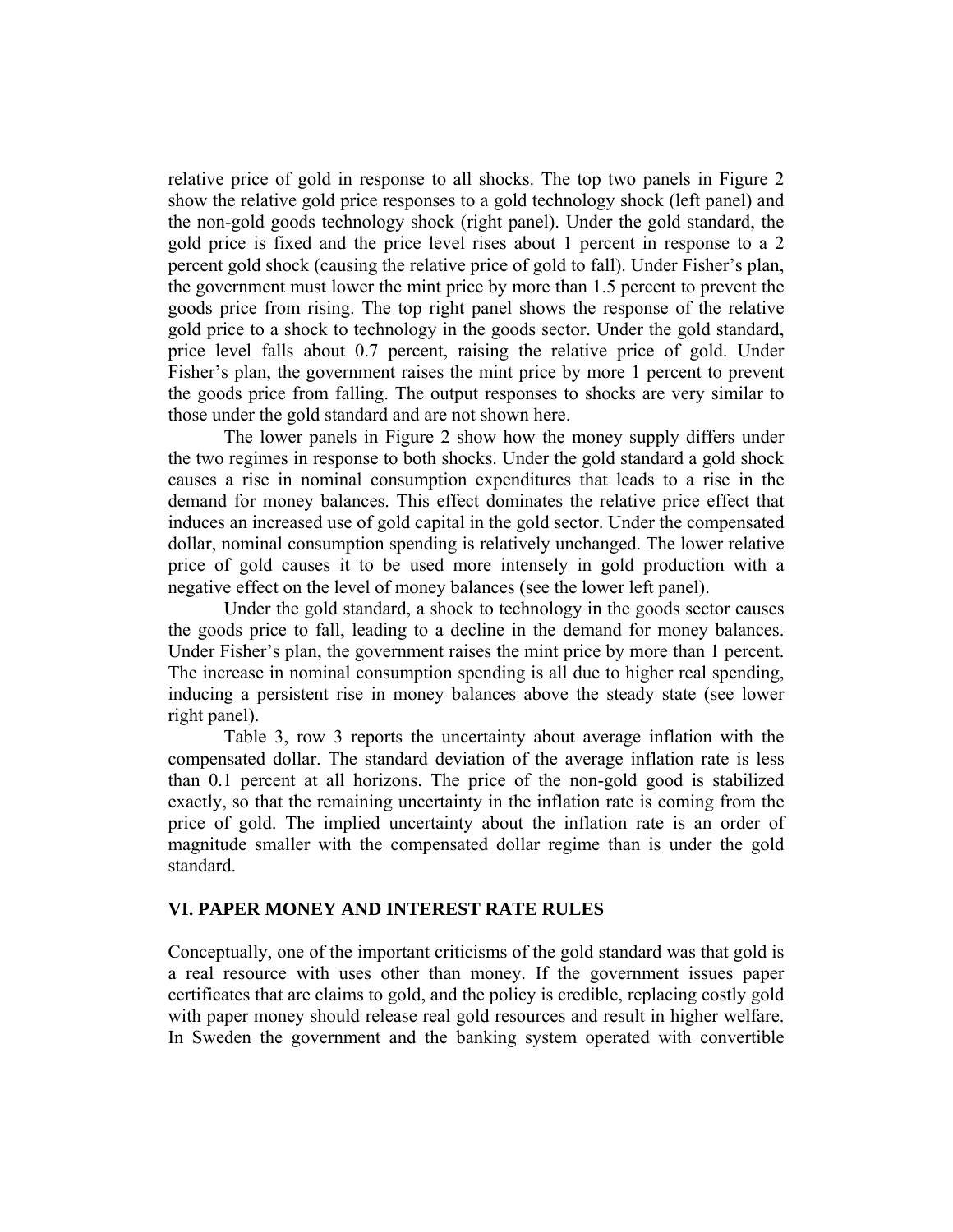paper money and low gold reserves.<sup>9</sup> As long as people were willing to hold the paper as if it were gold, there was little need to hold large gold reserves. With our assumption of perfect credibility, all money is paper and all gold is consumed or used as capital, so consumption and utility are higher than they are when gold coins are used as money.<sup>10</sup>

Under a gold standard with paper money, the central bank uses an interest rate rule to maintain the gold price close to par. The interest rate rule is defined by the set of policy parameters:  $(v_x, v_y, v_y, v_{p1}) = (0, 0, 0, 0.25)$ . The parameter  $v_{p1}$  was calibrated to match the term structure of volatility of the average inflation rate under the gold standard (row 1 of Table 3). The first two lines of Table 2 show that the short-run behavior of output and the price level are quite similar for the pure gold standard and the gold standard with fiat money. With this calibration, the gold price rarely strays outside of a range of plus or minus 0.6 percent. Officer (1986) estimates that the gold points averaged 0.64 percent of parity between 1890 and 1908. Results by Canjels et al. (2004) suggest that this may exaggerate the actual movements in the gold price relative to history. Using a recently developed daily time series on New York dollar-sterling exchange rates, they estimate that the gold points declined gradually from about 0.3 or 0.4 percent of parity in 1879 to about half of that in 1913.

Adding paper claims to gold in a credible regime allows households to use more of the gold as capital and consumption, raising output and utility. The dynamics of the price level also change, but not much. Following a gold technology shock, the price of other goods rises and the price of gold falls slightly. With this calibration, a gold shock causes the aggregate price level to jump about 1.4 percent (see Figure 3). The real rate rises with the increase in the marginal return to capital. The policy rule requires the nominal rate to fall below the steady-state rate. The equilibrium path for the price level requires a long period with enough deflation to produce the spread between the real rate and the nominal rate implied by the rule. This is achieved by the unexpected rise in the price level associated with the shock and the subsequent gradual return to the steady state. The size of the government's reaction determines how much the price level will jump. A more aggressive response—a larger parameter—causes a larger initial jump in the price of other goods and a higher average deflation during the transition back to the steady state.

 $\overline{a}$ 

 $9^9$  See Jonung (1984).

 $10$  Again, this assumes perfect credibility. Friedman (1986) argues that there is a demand of gold as a monetary asset when there less than perfect credibility in a regime with irredeemable paper money.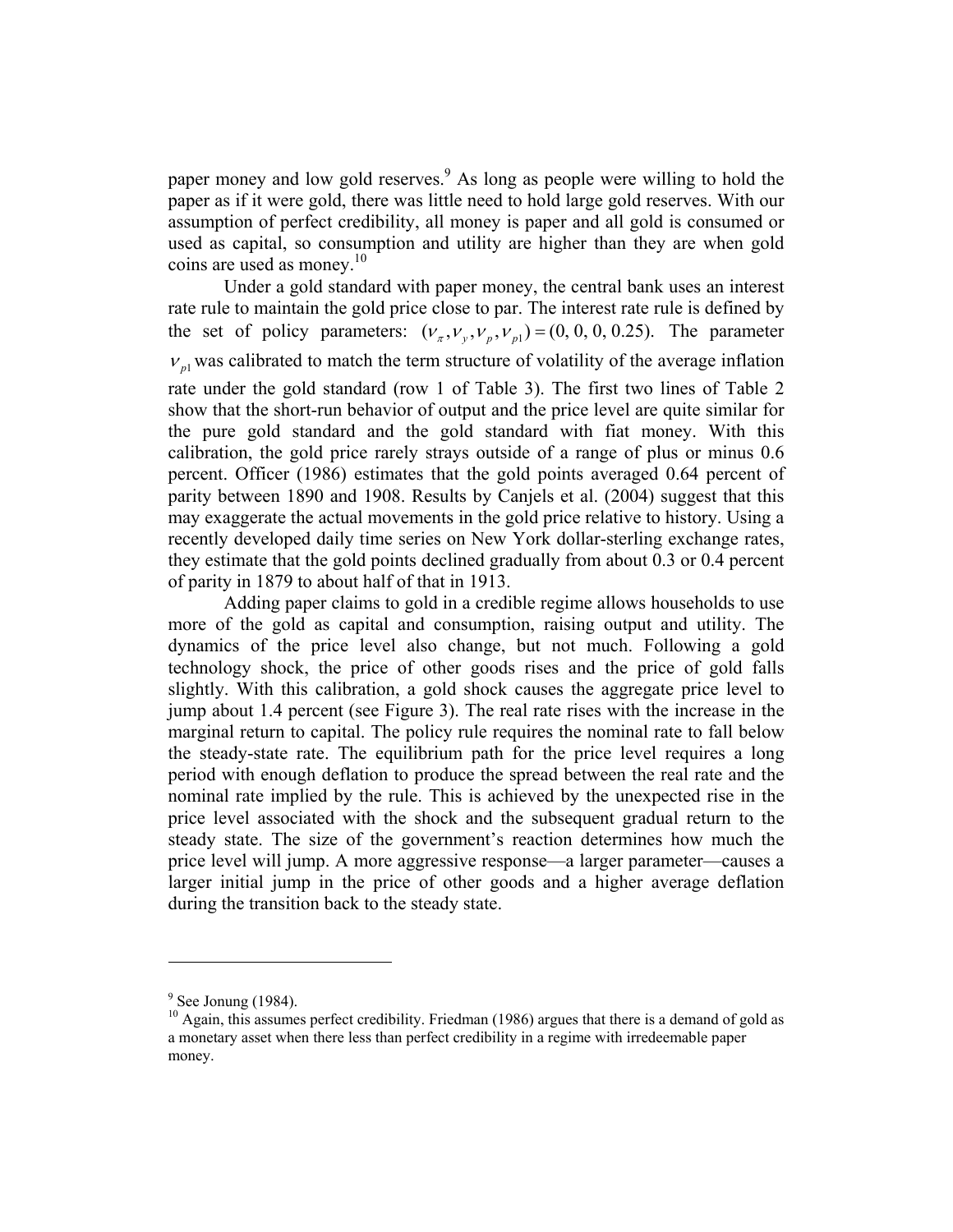



Responses are quarterly.

Following a shock to goods technology, the price of gold tends to rise and the price of other goods falls. As in the case of the gold shock, the real rate rises. Now, the nominal rate must also rise to prevent the gold price from rising. An equilibrium response with the gold price policy rule requires the price level to fall enough in the initial period so that the subsequent inflation is consistent with the paths for nominal and real interest rates. With both shocks, the gold price target exacerbates the fluctuations in the goods price relative to those expected under the gold standard.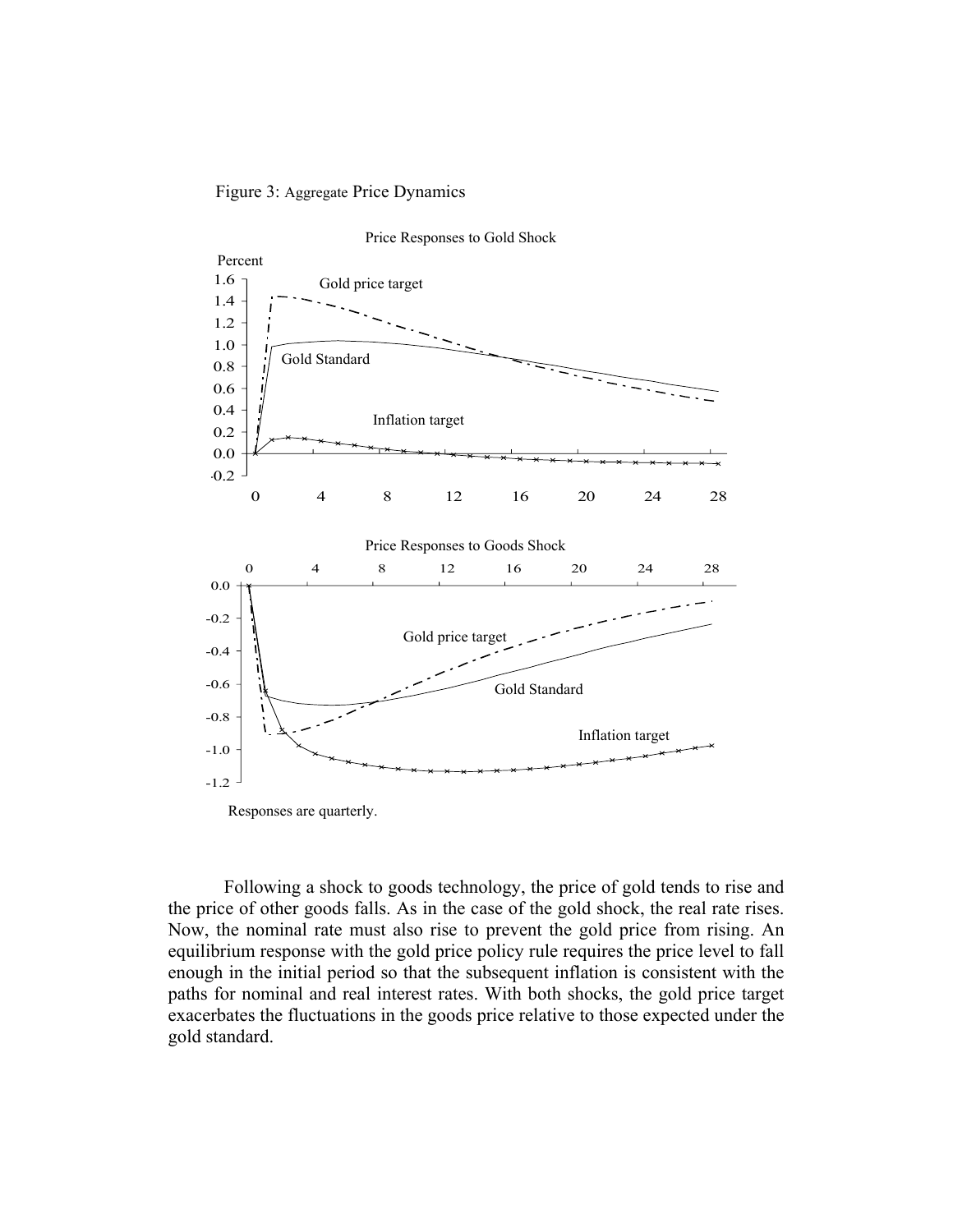# **Inflation Targeting**

 $\overline{a}$ 

In this regime the central bank uses the interest rate rule to target the aggregate inflation rate. Here, we ignore the effect of policy-induced shocks and, as before, we assume complete credibility for the policy.<sup>11</sup> The pure inflation targeting rule is given by  $(V_{\tau}, V_{\nu}, V_{\nu}, V_{\nu}) = (1.5, 0, 0, 0)$ . The aggregate price level response to shocks with an inflation target is also shown in Figure 3. The central bank sets the interest rate target equal to its steady-state value plus 1.5 times the deviation of aggregate price inflation from the steady state. We chose the value reported by Taylor (1993) as "working well" in the post-1980 U.S. economy. A gold technology shock causes the real rate and the aggregate price level to rise. Here, however, gold is just another commodity. The inflation rule eliminates the need for a jump in the price level and, thus, the inflation response remains small. Thus, as we found for the compensated dollar, inflation targeting will eliminate the price fluctuations induced by shocks to the gold sector. However, an inflation target does not help much when there are shocks to the goods sector. The price response is damped slightly in the short-run, but the price effects go on much longer because there is no direct mechanism for correcting for the deviation of the price level from the steady state.

# **Inflation Targeting and Inflation Uncertainty**

Table 4 reports the standard deviation of the average inflation rate for alternative interest rate rules. With pure inflation targeting (and no policy-induced errors), there is little uncertainty about inflation at any horizon. The situation changes, however, if the central bank reacts to output. Increasing the weight on output *ν<sup>y</sup>* from 0 to 0.0125 raises the standard deviation of the 30-year average inflation rate from 0.26 to 0.52 percent. Increasing the weight again to 0.05 almost triples the standard deviation to 1.43 percent. If we increase the weight on output to the value suggested by Taylor (1993),  $v_y = 0.125$ , the standard deviation jumps to 4.28 percent. This is large relative to actual experience, even during the high inflation period of the 1970s. To adequately replicate that experience, we can assume a lower weight on real output or add come concern about past deviations of inflation from target. $12$ 

 $11$  See Erceg and Levin (2003) for an analysis with imperfect credibility. See Ireland (2007) and Gavin, Keen and Pakko (2006) for an analysis of policy-induced errors.

 $12$  An alternative way to show concern about past deviations of inflation from target is to have a target average inflation over several period, see Nesson and Vestin (2005).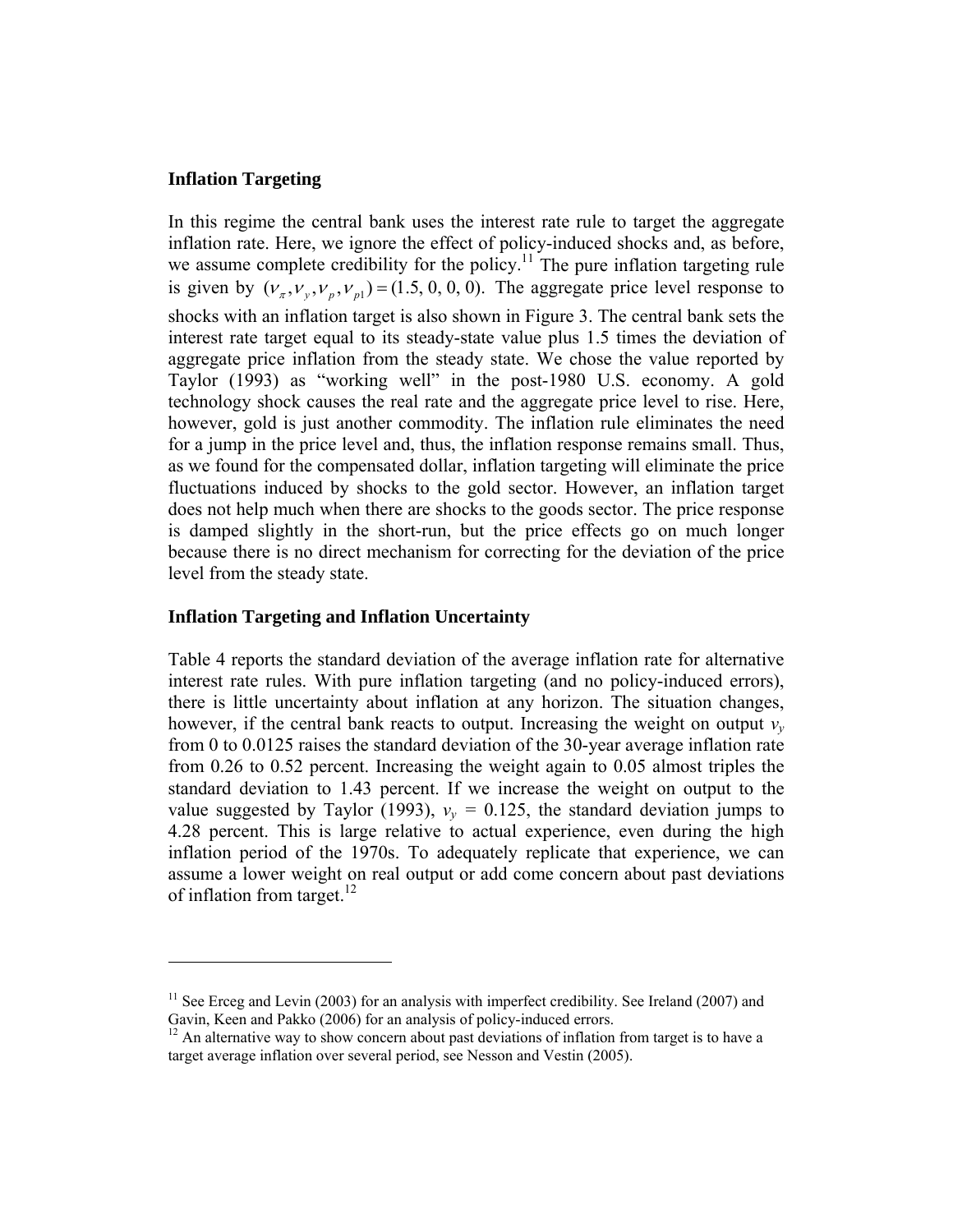Table 4: Term Structure of Inflation Uncertainty with Inflation Targeting Rules: Standard Deviation of Average Inflation from Steady State (Percent)

| Interest rate rules of the form $(v_{\pi}, v_{\nu}, v_{\nu}, v_{\nu}) = (1.5, v_{\nu}, 0, 0)$ |  |                      |                                |      |  |  |
|-----------------------------------------------------------------------------------------------|--|----------------------|--------------------------------|------|--|--|
| $v_v = 0$                                                                                     |  |                      | $0.07$ $0.17$ $0.17$ $0.26$    |      |  |  |
| $v_v = 0.0125$                                                                                |  | $0.06$ $0.18$ $0.42$ |                                | 0.52 |  |  |
| $v_v = 0.05$                                                                                  |  |                      | $0.23 \qquad 0.91 \qquad 1.41$ | 143  |  |  |
| Taylor rule ( $v_v = 0.125$ )                                                                 |  | $0.78$ $3.17$ $4.44$ |                                | 4.28 |  |  |

#### **Price Path Targeting and Inflation Uncertainty**

Looking back to the fourth row in Table 3 we see that a pure price path target can come close to mimicking Fisher's compensated dollar in our model if the central bank targets a path for the aggregate price level with  $v_p = 0.2$ . As with the compensated dollar, the price level is anchored in the long run, and the uncertainty at all horizons is an order of magnitude smaller than with an inflation target or with the gold standard.

 Table 5 shows results in which we start with the Taylor parameter of 0.125 on output, but also include a response to the deviation of the price level from the steady state path. Just adding a small weight (0.0125) reduces the standard deviation of the 30-year inflation rate to 1.06 percent. Increasing the weight on the price level deviation reduces the uncertainty across all horizons. If we set the weight on the price level equal to the weight on output (0.125), then the term structure of uncertainty lies within the envelope that we found for the gold standard.

Table 5: Term Structure of Inflation Uncertainty with the Taylor Rule and Weight on a Price Path: Standard Deviation of Average Inflation from Steady State (Percent)

| Taylor rules of the form $(v_{\pi}, v_{v}, v_{p}, v_{p1}) = (1.5, 0.125, v_{p}, 0)$ |  |  |                             |      |  |  |
|-------------------------------------------------------------------------------------|--|--|-----------------------------|------|--|--|
| $v_p = 0.0125$                                                                      |  |  | $0.67$ 2.19 1.86 1.06       |      |  |  |
| $v_p = 0.05$                                                                        |  |  | $0.74$ $1.67$ $0.83$        | 0.43 |  |  |
| $v_v = 0.125$                                                                       |  |  | $0.39$ $0.63$ $0.30$ $0.15$ |      |  |  |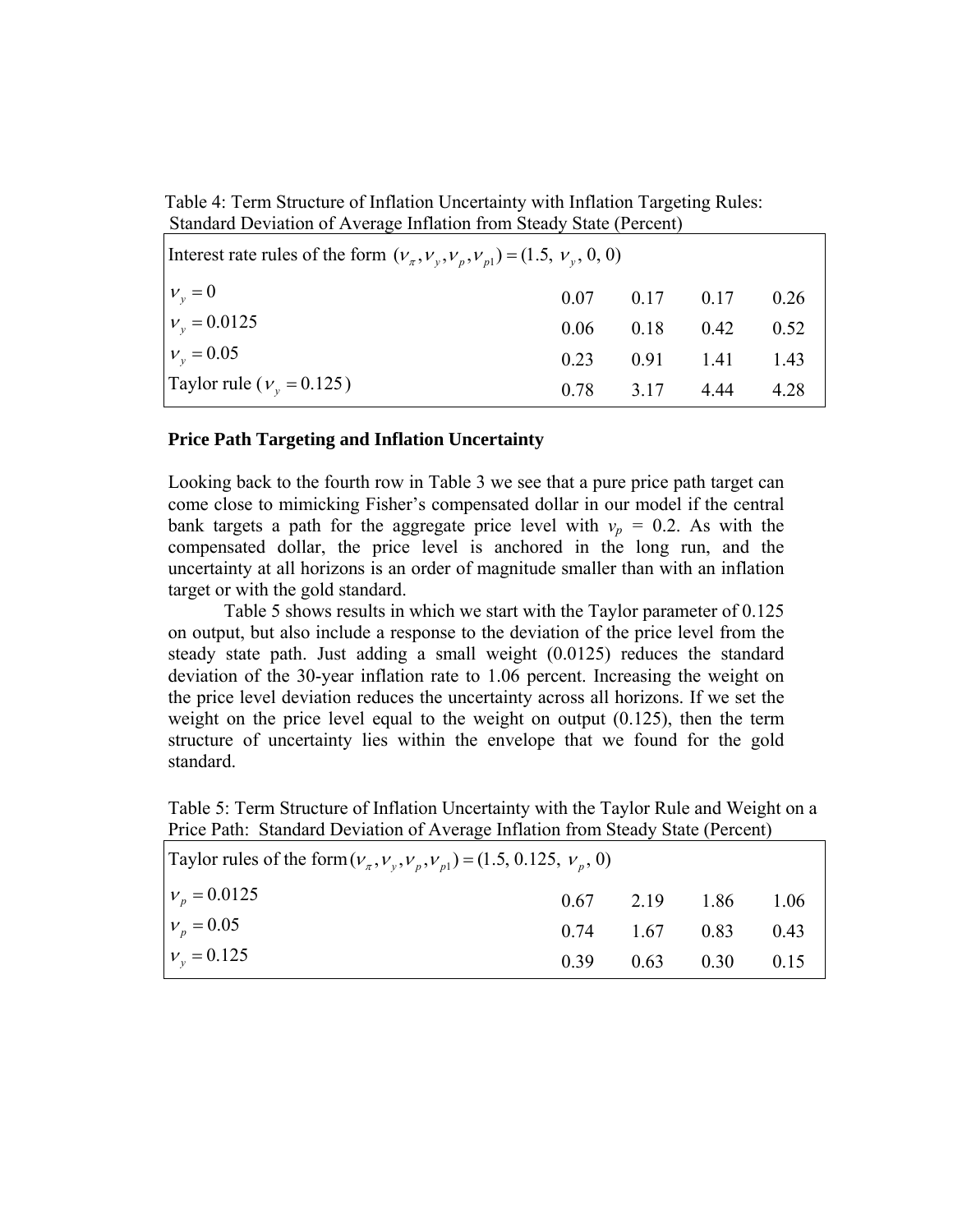#### **VII. SUMMARY OF MAIN RESULTS AND CONCLUSION**

The main results of this paper are illustrated nicely in Figure 4 where we report the results for every horizon from 1 to 33 years for four of the policy regimes the gold standard, a pure inflation target, an inflation target with a small weight on output, and a Taylor rule that also includes a target for a price path.

Figure 4: Long-Run Inflation Uncertainty—Alternative Regimes



The values in the figure 95 percent of the outcomes for deviation of the inflation rate the steady state computed using 10000 replications of the relevant model.

The top panel of Figure 4 compares the gold standard with a pure inflation target. With our baseline calibration, 95 percent confidence intervals for the inflation rate under the gold standard are rather large (2 to 3 percent) for short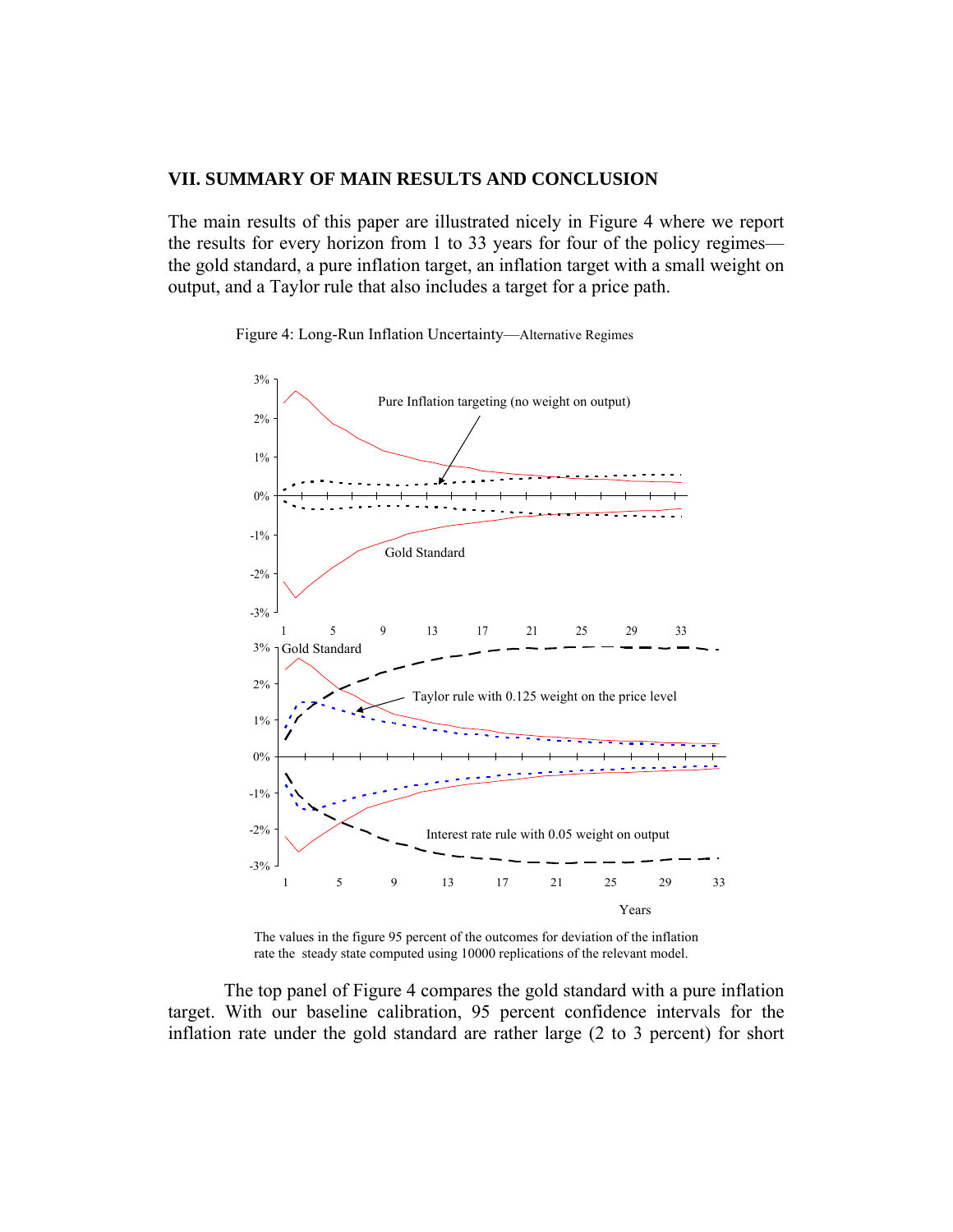horizons, but stabilize to plus and minus  $3/4$  percent at a 15-year horizon and decline to less than plus and minus 1/2 percent at 30-year horizons and longer. A credible pure inflation target would do much better, keeping inflation uncertainty at or less than plus or minus 1/2 percent for up to 30 years. As McCallum (1999) argued, a pure inflation target (one that does not include a reaction to real variables) does not involve much price level uncertainty even over horizons as long as 20 or 30 years. But the long-run uncertainty rises rapidly as the central bank begins to show some concern for real output.

The bottom panel Figure 4 shows what happens if the central bank puts a small weight on output.<sup>13</sup> Here, inflation forecast uncertainty is quite low at a 1year horizon. It grows to match the uncertainty under the gold standard at a 5-year horizon and grows to plus a minus 3 percent at horizons of 20 years and longer.

In the bottom panel of Figure 4 and in Table 4 we also report the results of a central bank that puts substantial weight on output (0.125 as in the Taylor rule), but also puts weight on the deviation of price level from a steady state path. With our policy vector  $(v_x, v_y, v_y, v_{y}) = (1.5, 0.125, 0.125, 0)$ , the short-run inflation uncertainty is half that associated with the Taylor rule and the long-run uncertainty is as small as with the gold standard (at least an order of magnitude smaller than with a rule that ignores the price level).

The advantage of adhering to the gold standard is that it provides a market-driven mechanism to ensure long-run price stability. The disadvantage is that it involves significant resource costs and makes aggregate price level volatility depend on real shocks. Nevertheless, the gold standard has long been viewed as superior to an inconvertible fiat regime in providing for price stability. But a fiat regime based on a credible nominal anchor provides the price stability benefits of the gold standard with neither the resource costs nor the short-run variability associated with the gold standard.

 Our computational experiments corroborate much of the accepted wisdom about the gold standard and provide insights about modern inflation targeting. As Irving Fisher argued, we find that if a central bank wants price stability for the short-term, then stabilizing a broad price index clearly dominates the classic gold standard. We find that adding some weight to a path for the price level gives the central bank the flexibility to respond to real output without sacrificing its goal of price stability. The intuition is simply that the target for the price path anchors long-term inflation expectations.

 $13$  Here a 0.05 reaction to the output level for our quarterly specification of inflation and interest rates is equivalent to a Taylor rule with a coefficient of 0.2. The Taylor rule is generally written with the interest and inflation at annual rates.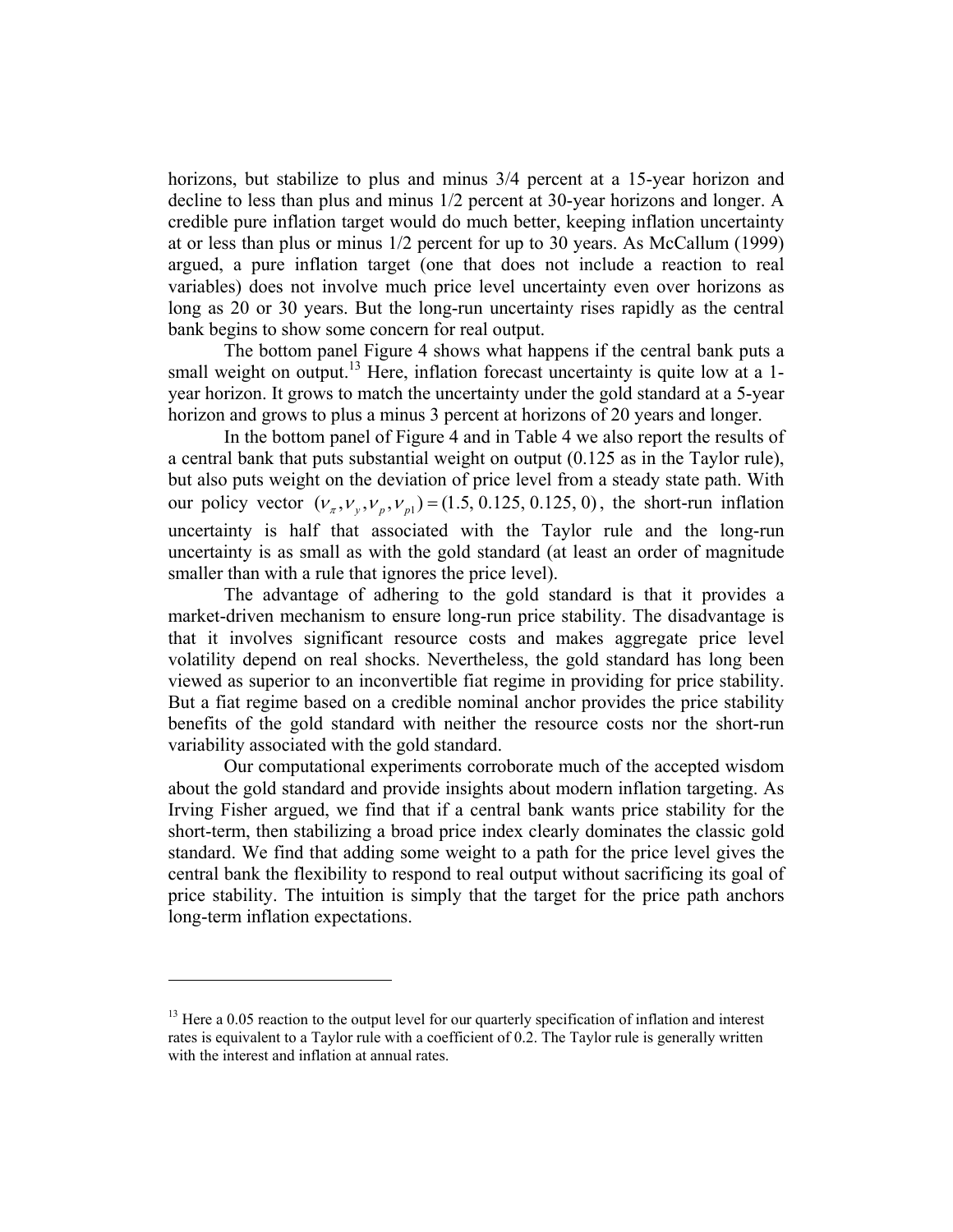#### **REFERENCES**

- Atack, Jeremy, and Fred Bateman. "How Long Was the Workday in 1880?" *Journal of Economic History*, March 1992, **52**, 129-160.
- Backus, David K. and Patrick J. Kehoe. "International Evidence on the Historical Properties of Business Cycles." *American Economic Review*, September 1992, **82**(4), 864-88.
- Barro, Robert J. "Money and the Price Level Under the Gold Standard." *Economic Journal*, 1979, **89**, 12-33.
- Bergman, U. Michael, Michael D. Bordo, and Lars Jonung. "Historical Evidence on Business Cycles: The International Experience," in *Beyond Shocks: What Causes Business Cycles?* Federal Reserve Bank of Boston, Conference Series No. 42, 1998, 65-113.
- Bordo, Michael D. "The Classical Gold Standard: Some Lessons for Today." Federal Reserve Bank of St. Louis *Review*, May 1981, **63**, 2-17.
- Bordo, Michael D., and Lars Jonung. "A Return to the Convertibility Principle? Monetary and Fiscal Regimes in Historical Perspective," in Axel Leijonhuvhud (ed.) *Monetary Theory as a Basis for Monetary Policy*. MacMillan, London, 2001.
- Bordo, Michael D., and Finn E. Kydland. "The Gold Standard as a Monetary Rule." *Explorations in Economic History*, 1995, **32**, 423-464.
- Bureau of Labor Statistics. *Wholesale Prices: 1890 to 1919,* Bulletin of the United States Bureau of Labor Statistics No. 269. Washington: Government Printing Office, July 1920.
- Canjels, Eugene, Gauri Prakash-Canjels, and Alan M. Taylor. "Measuring Market Integration: Foreign Exchange Arbitrage and the Gold Standard, 1979- 1913." *Review of Economics and Statistics*, November 2004, **86**, 868-882.
- Dickey, David A. and Wayne A. Fuller. "Likelihood Ratio Statistics for Autoregressive Time Series with a Unit Root." *Econometrica*, July 1981, 49, 1057-1072.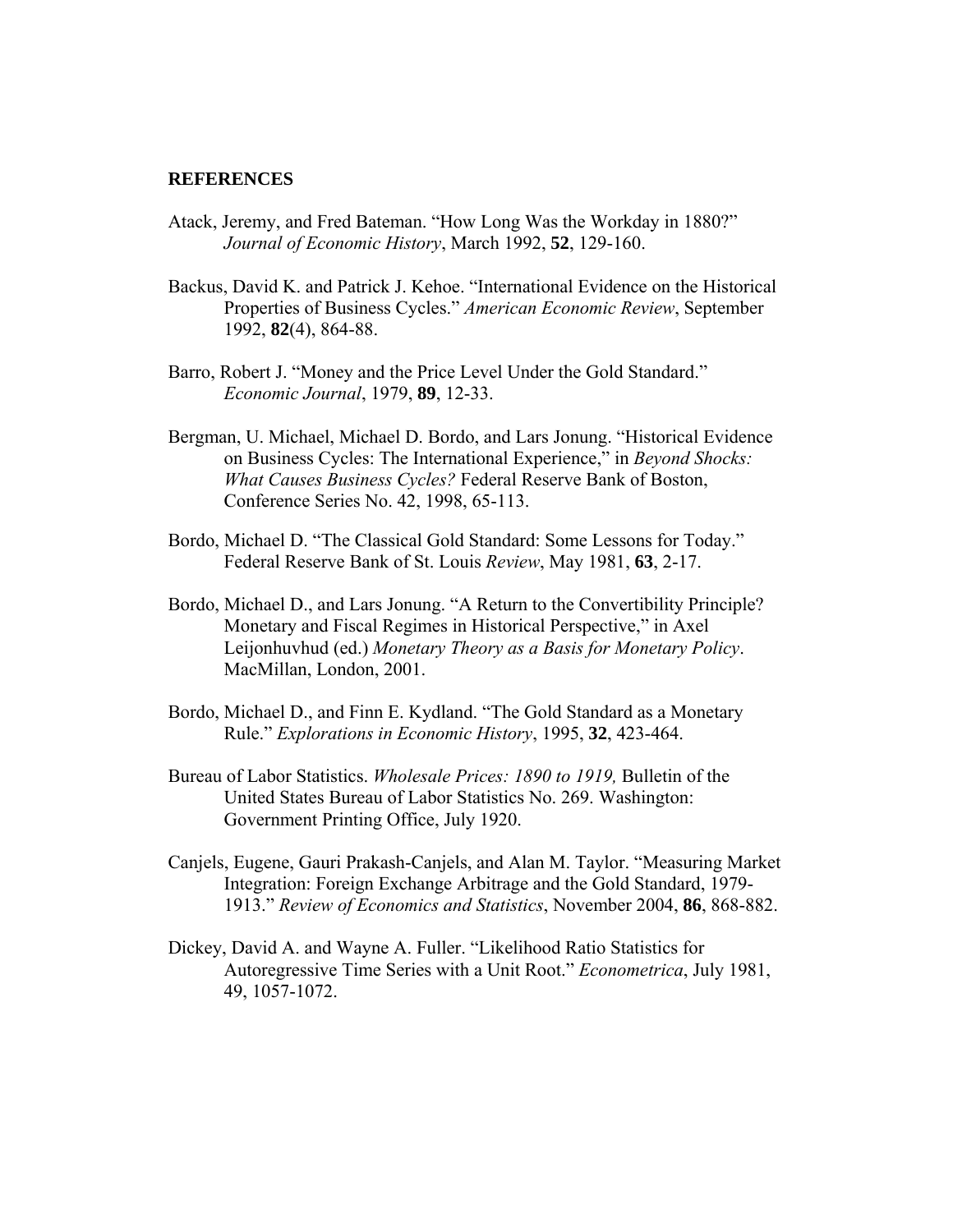- Dittmar, Robert, William T. Gavin, and Finn E. Kydland. "Inflation Persistence and Flexible Prices." *International Economic Review*, February 2005, **46**, 245-261.
- Eichengreen, Barry. *Golden Fetters: The Gold Standard and the Great Depression, 1919-1939.* New York: Oxford University Press, 1992.
- Erceg, Christopher J., and Andrew T. Levin. "Imperfect Credibility and Inflation Persistence." *Journal of Monetary Economics*, May 2003, **50**, 915-44.
- Fisher, Irving. *Stable Money: A History of the Movement.* London: Adelphi Press, 1934.

\_\_\_\_\_\_\_\_. "A Compensated Dollar." *Quarterly Journal of Economics*, February 1913, **27**, 213-235.

Friedman, Milton. "The Resource Cost of Irredeemable Paper Money." *Journal of Political Economy*, 1986, **94**, 642-647.

\_\_\_\_\_\_\_\_. *A Program for Monetary Stability.* New York: Fordham University Press, 1960.

\_\_\_\_\_\_\_\_. "Commodity-Reserve Currency." *Journal of Political Economy*, June 1951, **59**, 203-32.

- Friedman, Milton and Anna Schwartz. *A Monetary History of the United States: 1867-1960,* Princeton University Press, Princeton, 1963.
- Fujiki, Hiroshi. "A Model of the Federal Reserve Act under the International Gold Standard System." *Journal of Monetary Economics*, 2003, **50**, 1333-50.
- Fuller, Wayne. *Introduction to Statistical Time Series,* John Wiley & Sons, New York, 1976.
- Gavin, William T., Benjamin D. Keen and Michael R. Pakko. "Inflation Risk and Optimal Monetary Policy." Federal Reserve Bank of St. Louis Working Paper 2006-054A, September 2006.

Goodfriend, Marvin. "Central Banking under the Gold Standard." *Carnegie Rochester Conference Series on Public Policy*, Spring 1988, **29**, 85-124.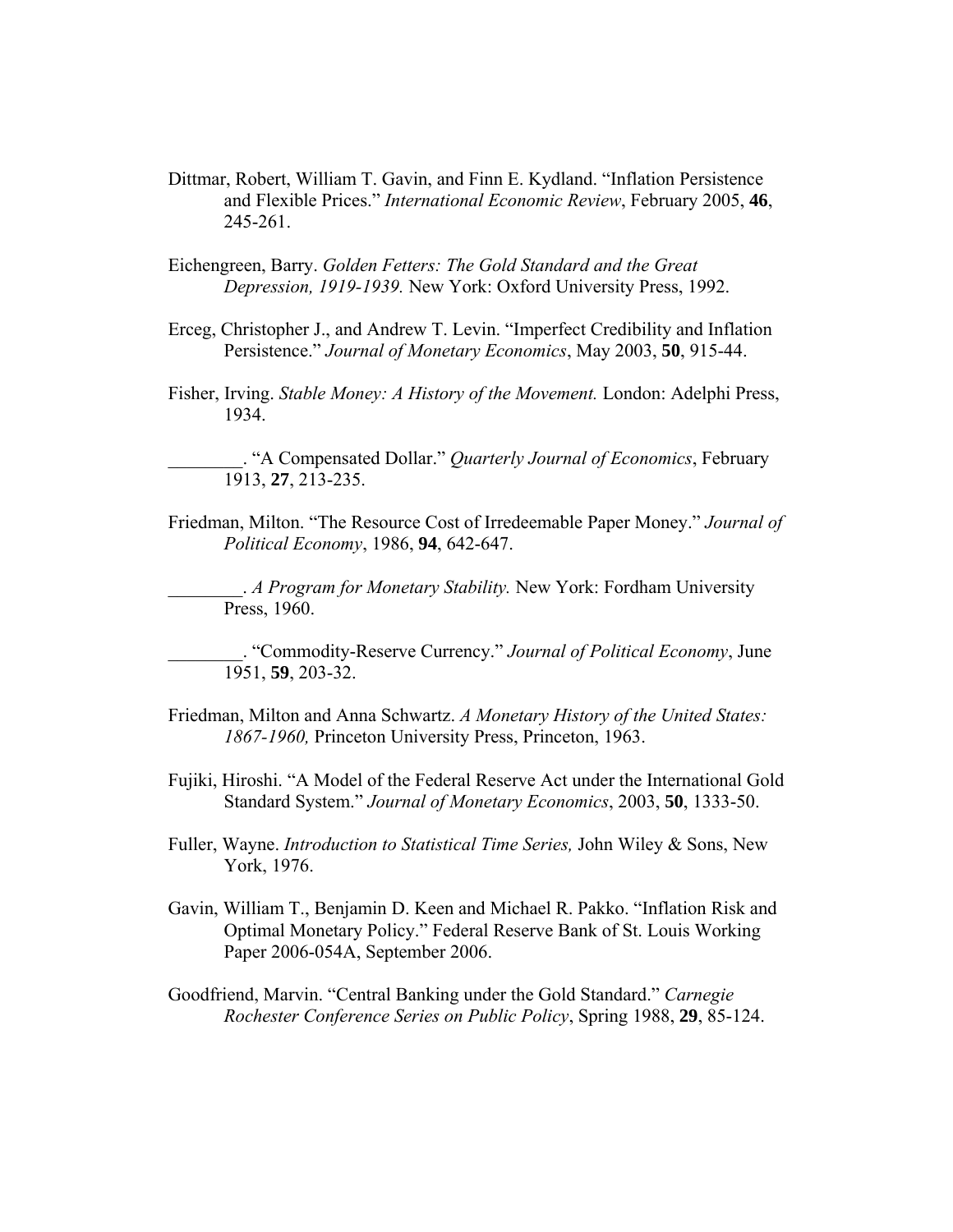- Huffman, Gregory W. and Mark A. Wynne. "The Role of Intratemporal Adjustment Costs in a Multisector Economy." *Journal of Monetary Economics*, 1999, **43**, 317–50.
- Ireland, Peter N. "Changes in the Federal Reserve's Inflation Target: Causes and Consequences." Manuscript Boston College, January 2007, forthcoming *Journal of Money, Credit, and Banking.*
- Jastram, Roy W. *The Golden Constant: The English and American Experience 1560 -1976,* John Wiley & Sons, New York, 1977.
- Jonung, Lars. "Swedish Experience under the Classical Gold Standard, 1873- 1914," in *A Retrospective on the Classical Gold Standard, 1821—1931,*  Bordo, Michael D., and Anna J. Schwartz eds., Chicago: The University of Chicago Press, 1984, 361-399.
- King Robert G. and Mark W. Watson. "The Solution of Singular Linear Difference Systems Under Rational Expectations." *International Economic Review*, November 1998, **39**, 1015-26.
- Klein, Benjamin. "Our New Monetary Standard: The Measurement and Effects of Price Uncertainty, 1880-1973." *Economic Inquiry*, December 1975, **13**, 461-84.
- Kydland, Finn E. "Monetary Policy in Models with Capital," in *Dynamic Policy Games*, van der Ploeg, F. and A. J. de Zeeuw eds., Amsterdam: Elsevier Science Publishers B.V. (North-Holland), 1989.
- Long, John B. Jr., and Chales I. Plosser. "Real Business Cycles." *Journal of Political Economy*, February 1983, **91**, 39-69.
- McCallum, Bennett T. "Issues in the Design of Monetary Policy Rules." *Handbook of Macroeconomics* **1C**, Amsterdam: Elsevier Science, North-Holland, 1999, 1483-1530,
- Meltzer, Allan H., and Saranna Robinson. "Stability under the Gold Standard in Practice," in *Money, History, and International Finance: Essays in Honor of Anna J. Schwartz*, University of Chicago Press: Chicago, 1989, 163-95.